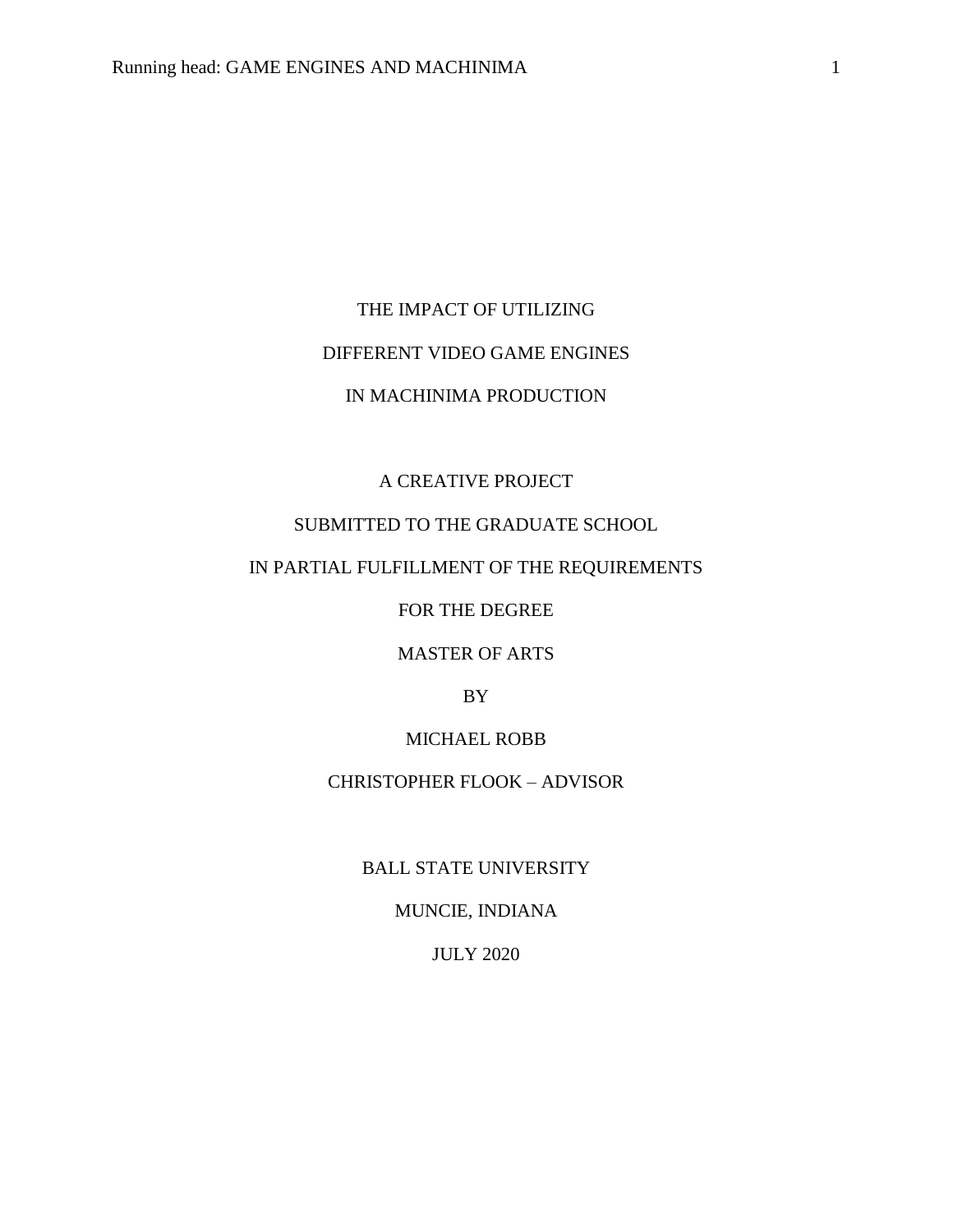#### **Chapter 1- Introduction**

Video games are a large part of the current media landscape. What began as a niche hobby has since turned into a primary form of digital entertainment. Today, compelling stories are now being told within video games and have become increasingly cinematic. But narratives in video games are not only being told by the developers, but by the people playing the games as well.

The use of video games in the creation of digital stories is called machinima. According to Lowood (2006), machinima is defined as "making animated movies in real-time with the software that is used to develop and play computer games" (p. 26). Machinima is unique within the realm of digital storytelling in that it does not utilize traditional production techniques to tell a typical film or television narrative. It also differs both when compared with live action production and animated production, since machinima relies on the 'puppeteering' of preexisting video game character models.

This project aims to explore how much the video game itself impacts the narrative of a machinima through limitations in production and in visual style. In a broader sense, the project will aim to determine how the tools at a creator's disposal influence the final product. This topic is significant within the discipline of telecommunications in that all productions are limited by the tools that a creator has access to. An amateur filmmaker only has access to so many resources and should rely on cheaper equipment and must solve production problems in creative ways that do not involve a drastic increase of their budget. An undergraduate student here at Ball State University does not have the budget to create a special effects heavy narrative such as *Star Wars*, for example (Lucas, 1977). Therefore, they are limited by the available tools, which in turn impacts the aesthetic of the story and overall visual components.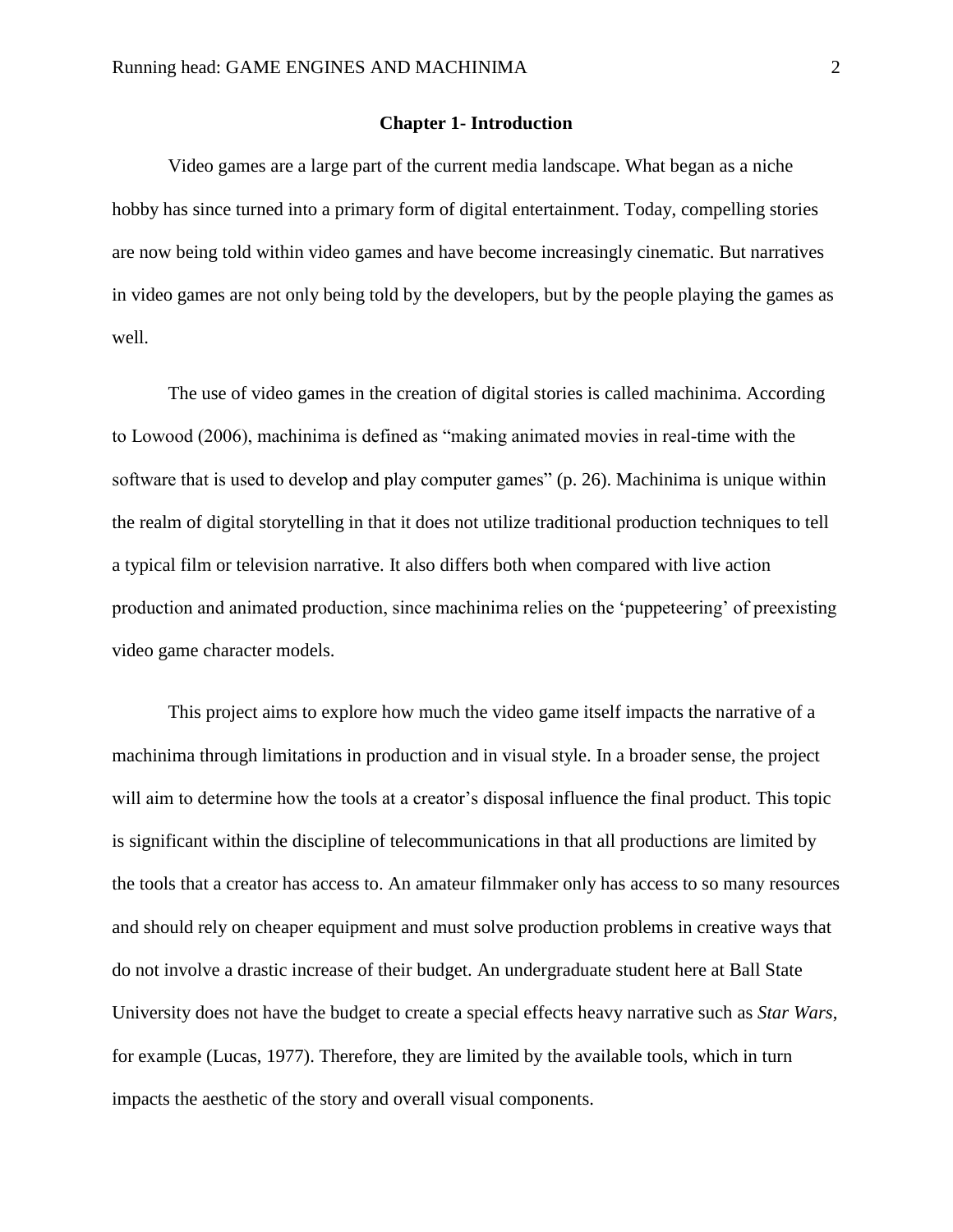With the advent of machinima, video games became a tool that can be utilized to create new narrative possibilities for low-budget creators. Video games allow for the usage of assets that would otherwise be unavailable to amateur creators in a real-world setting. Car chases, explosive action scenes, the use of firearms, aliens, and freefalling from a skyscraper of your own design are scenarios only possible with a large budget, but with video games you have access to these in a virtual form for a much lower cost. However, machinima creators are limited in other ways by the rules of the video game they are filming in. For example, in the video game *Halo: Reach* (Bungie, 2010), the playable characters are outfitted in advanced suits of military armor. As a result, creating narratives that utilize unarmored characters is impossible within that game engine. These kinds of limitations that exist within machinima are part of what was explored over the course of this project.

For the purposes of this project, two narrative sequences were selected. One is an actionoriented sequence and the other is a narrative with a heavier emphasis on dialogue. Three short films were then created for each sequence, and each of these three films were created in a separate video game. These video games are *Halo: Reach* (Bungie, 2010), *Grand Theft Auto 5*  (Rockstar, 2013), and *Minecraft* (Mojang, 2011). Each short film lasts between one and three minutes in length. Six short films have been created in total. These machinima productions will be compared to form a better understanding of how the visual aspects and limitations of using a video game impact the narrative of the machinima being created. Mise-en-scéne will be utilized as a lens through which I will examine the differences present within each machinima.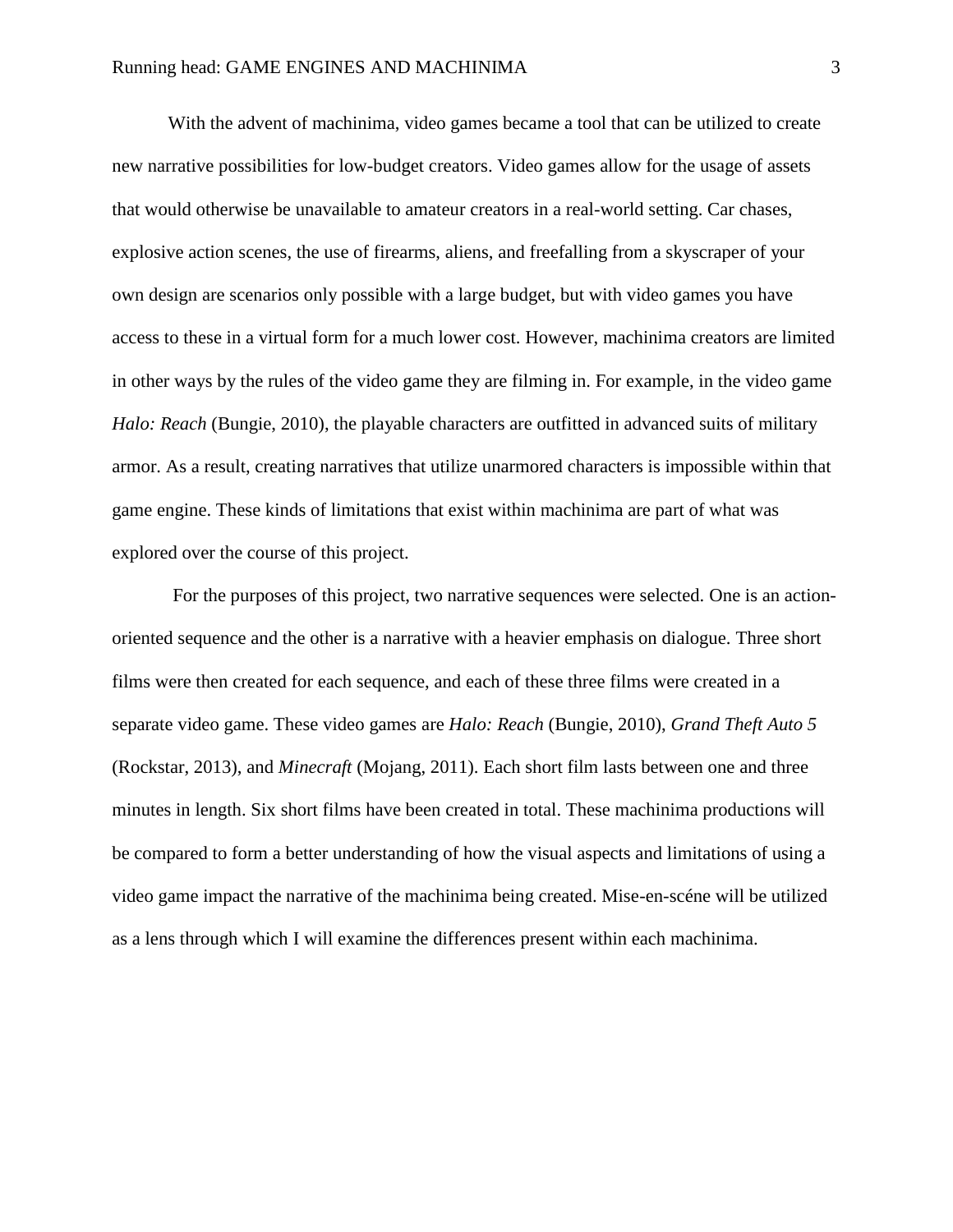#### **Chapter 2- Literature Review**

Research that has been done on the machinima genre is not as extensive as other traditional narrative categories, but there still is a significant amount of literature to pull from to help give context to this creative project. As is the case in most academic analysis of media, existing machinima productions are used as a lens through which to explore underlying ideas associated with the genre. For example, Irene Chien (2007) explores how two machinima productions, *Deviation* and *Red vs. Blue*, are prime examples that demonstrate new possibilities and potential disadvantages that come with the machinima genre. Machinima allows for the creation of digital content to be created remotely and easily while still having the potential to be visually impressive. However, the digital creator is limited by what is possible within the video game, leading to unique challenges that do not exist within traditional film environments. The author also examines how these two productions satirize and dramatize the lives of video game characters.

Further exploring the narrative opportunities present in machinima, Elijah Horwatt (2008) views the creation of machinima as a means in which to tell stories outside the restrictions that exist in the mainstream media environment, and how the genre fits into the realm of avantgarde media. The author examines examples of machinima documentaries, political machinima, and experimental machinima. He talks at length about how machinima is a tool that is often used within the realm of new media resistance.

Additionally, researcher Mike Jones (2005) highlights how the rise in easily accessible digital storytelling tools such as cheaper editing software has helped contribute to the rise in machinima filmmaking. Additionally, the use of video games allowed for the average person to create complex and visually impressive narratives without having to have access to a large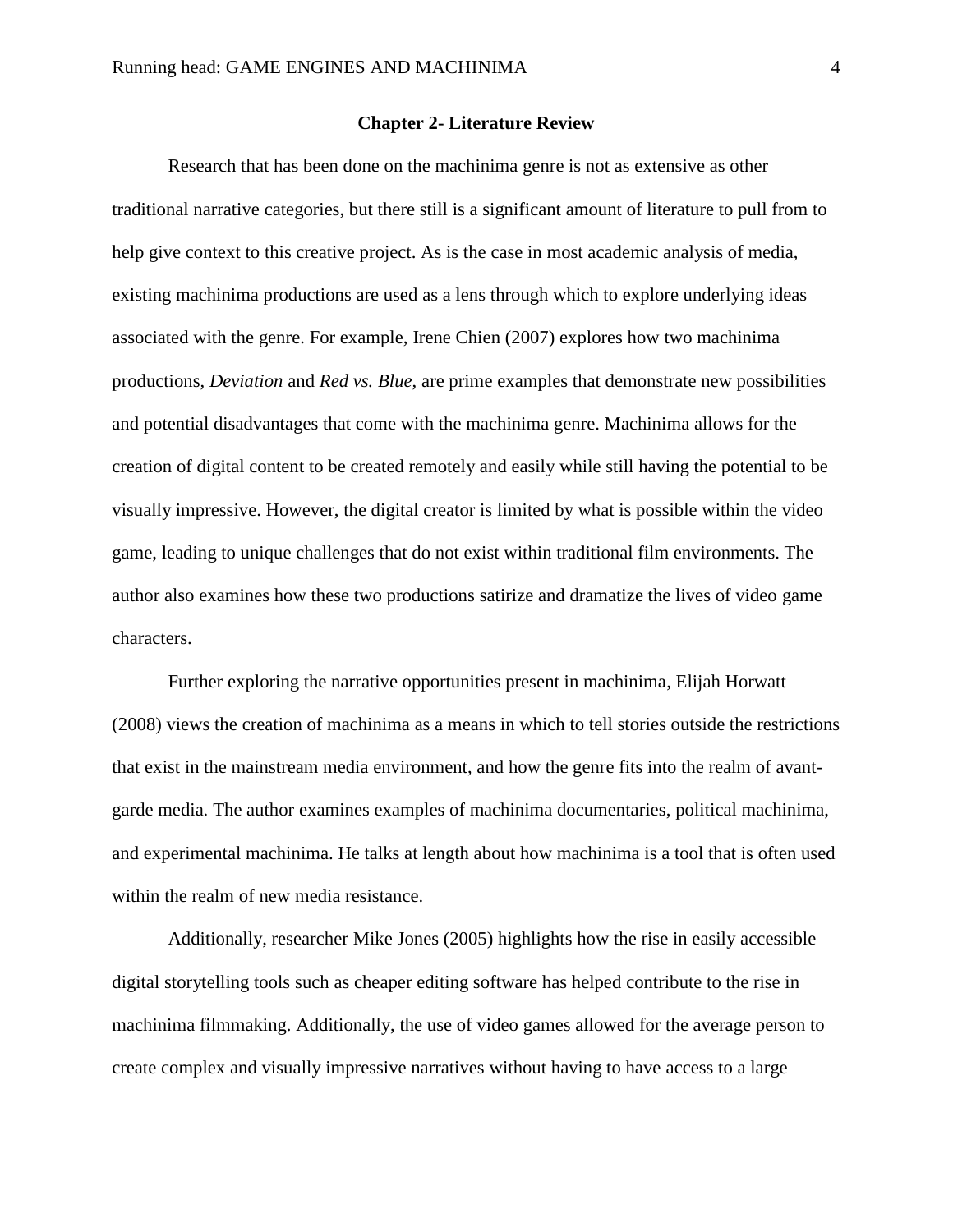budget. Furthermore, he explores how the use of game engines allows for the creation of shots and sequences that simply are impossible outside the virtual world. He contends that machinima has its own unique visual style, and that the genre will continue to improve alongside the video game industry.

For further context, a journal article written by Henry Lowood (2006) explores the history of the machinima genre, beginning at its inception within games such as Quake and DOOM. Once the use of video games to create independent stories began, it rapidly spread online and gave birth to a brand-new form of digital storytelling. Lowood describes the creation of machinima as a form of 'high performance play' due to its nature of being created within a game environment. He goes on to explain how machinima has affected game development and raises questions about machinima as an art form.

Assistant professor Jaroslav Svelch (2014) conducted research on how interactions between a video game player and the game itself can give rise to physical humor. The author examines the machinima subgenre he defines as 'gameplay mischief video' and how the slapstick humor found within this digital content, which is generated spontaneously, has helped create a new form of digital comedy entertainment. The capacity for a game to provide entertainment to a player and a viewer outside of the game developer's intentions is a central idea explored here. This piece of research is another example of how individuals can create a piece of digital entertainment within the confines of a virtual world.

Ludonarrative dissonance, a phrase that combines the terms ludology and narrative, is a concept coined by game designer Clint Hocking (2007). Within his analysis, he states that the video game *Bioshock* "seems to suffer from a powerful dissonance between what it is about as a game, and what it is about as a story" (para. 4). In other words, what the video game tells you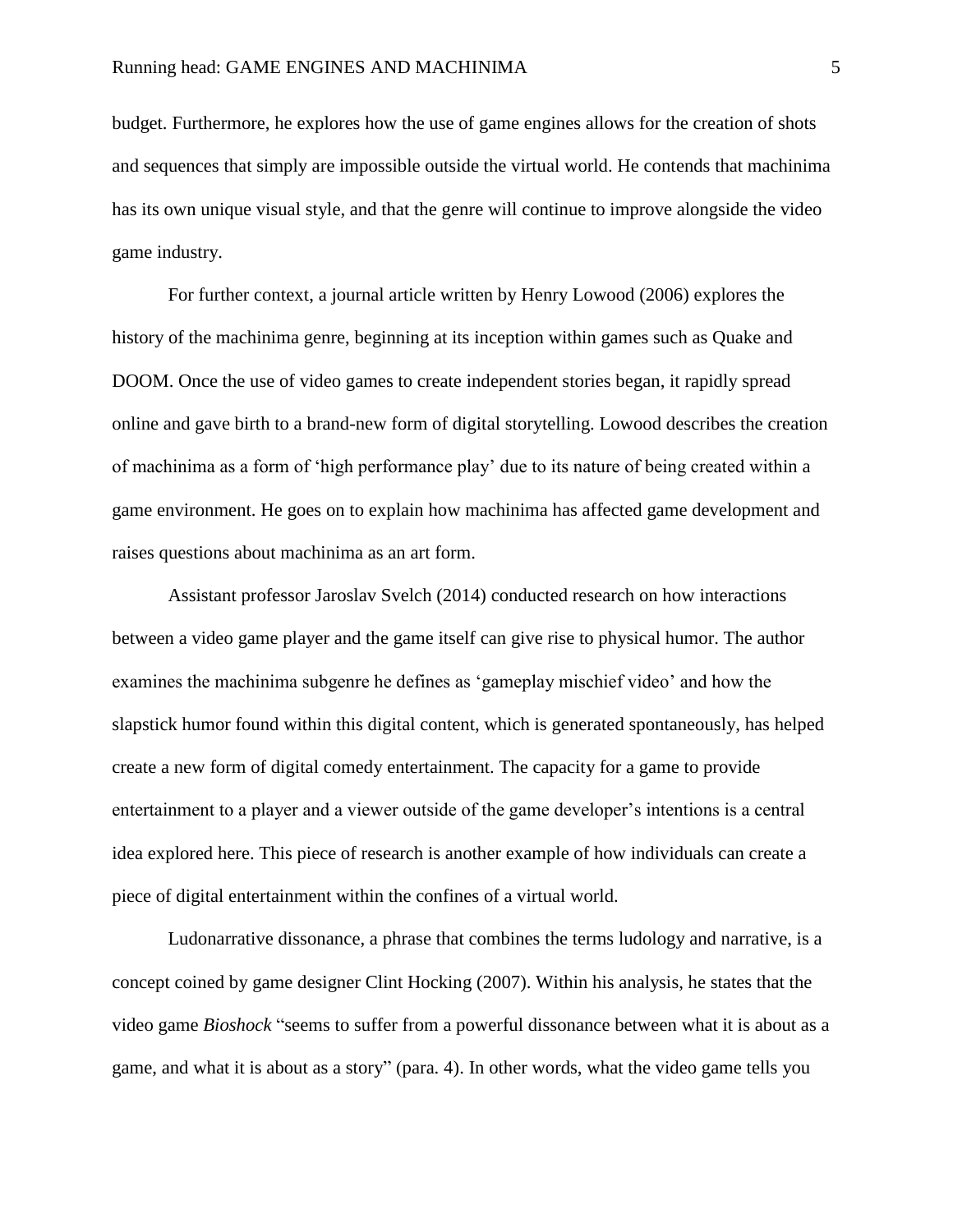through gameplay is at odds with the message it is sending through its narrative. While not directly related to machinima, the idea of ludonarrative dissonance could be applied and used as a lens through which to further analyze video games as they relate to narratives told through machinima production.

Previous creative projects that utilize machinima as a genre are usually products of the video games they themselves are based in, as is the case of *Red vs. Blue* and *Diary of a Camper*. Created by Burnie Burns, the co-founder of Rooster Teeth Productions, *Red vs. Blue* (Burns, 2003) follows two groups of incompetent soldiers who begin the series engaged in a pointless civil war. *Red vs. Blue* is filmed entirely within the *Halo* video game franchise. It started out as a series of funny video game clips that Burns edited together in his spare time. Burns soon realized, in the words of New York Times writer Clive Thompson (2005), that "…he was using the game to function like a personal Pixar studio" (para. 4). Eventually, *Red vs. Blue* evolved into a full-blown scripted production. The show relies heavily on comedic dialogue in lieu of over the top, sci-fi action, in part because of the restrictions of producing a series within a video game.

On the other hand, *Diary of a Camper* (Sickler, 1996) was a smaller, one off production that is widely considered to be the first machinima ever created. This short film was made within the video game *Quake.* The narrative follows players engaged in a *Quake* multiplayer death match, with one lone player, the camper, hiding out waiting to ambush a team of enemy players. The plot of the minute and a half short film amounts to little more than inside jokes about gaming culture and player behavior. Nevertheless, *Diary of a Camper* and other early machinima projects have been compared to breakthroughs that occurred in early film. Lowood (2006) states that "these experiments in the use of computer games to produce animation rank somewhere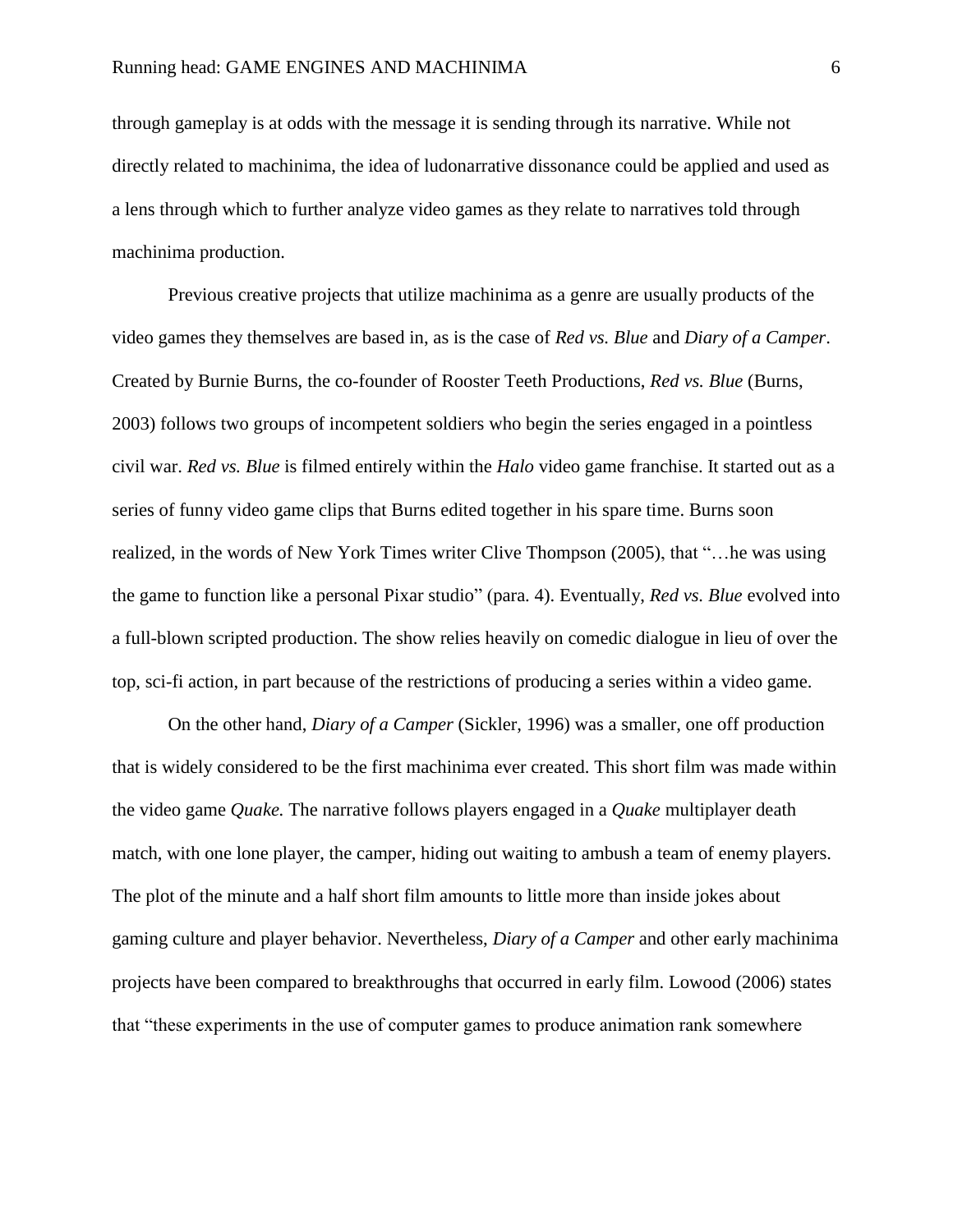between the Lumière Brothers footage of a train pulling into a station (1895) and Georges Méliès' Le Voyage dans la Lune (1902)" (p. 38).

*Diary of a Camper* and *Red vs. Blue* are both great examples of machinima that are defined by the games that they take place in. But what would a machinima look like if its narrative were created without a specific video game in mind? And would that narrative have to shift in turn to work in certain video game environments? This project explores how a singular narrative can be forced to change based on the video game engine it is created in, resulting in a completely different visual, auditory, or structural form of digital storytelling.

As mentioned previously, the three video games that were used for this project are *Halo: Reach*, *Grand Theft Auto V*, and *Minecraft*. *Halo: Reach* (Bungie, 2010) was the first of the three games that were used to explore machinima creation. *Reach* is a sci-fi first-person shooter released in 2010 for the Xbox 360 game console and was later re-released on the Xbox One. The game follows a team of super soldiers as they fight against an army of alien invaders. This game was selected for the *Halo* franchises history of being used for machinima production, as well as for its in-game video capture tools.

The second game selected for this project is the building block survival game, *Minecraft* (Mojang, 2011). This sandbox video game was released in 2011 and has received constant updates ever since. The Xbox One version of the game was utilized for this project and was selected for its versatility in world building.

*Grand Theft Auto V* (Rockstar, 2013) was the third game used for this project. *GTA V* is an action-adventure game known for its open world design. It was released in 2013 and has received regular updates up to the present day. *GTA V* follows a group of criminals as they steal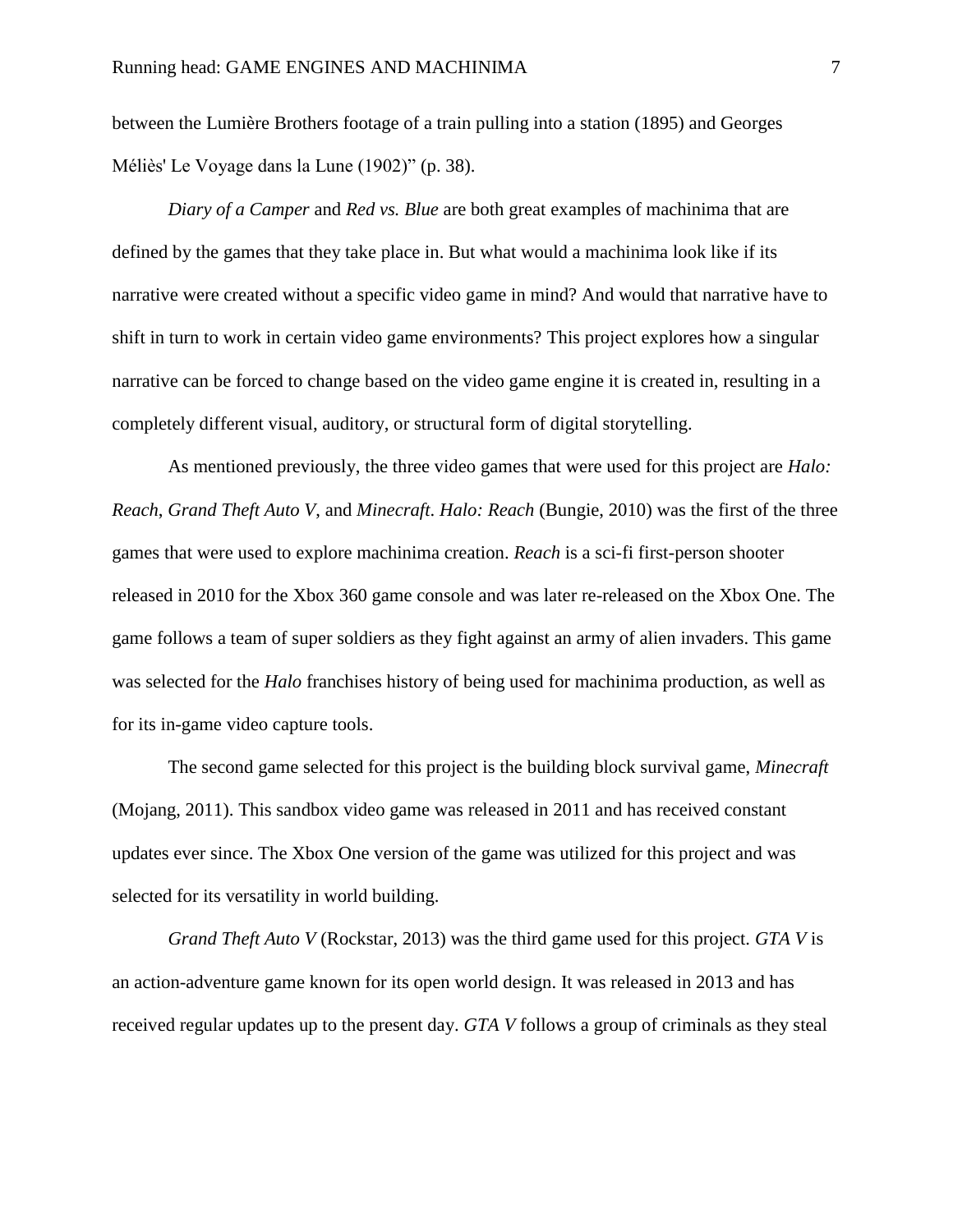cars and conduct heists in the fictional city of Los Santos. This game was chosen for its variety of customization options and dedicated video creation tools.

This project aims to explore machinima's advantages and limitations by creating new projects that share the same narrative, providing a new perspective on what is possible using video games as a production tool, and how the tool affects the final product. Simply looking at preexisting machinima examples would not achieve the same goals that are outlined for this project. Mise-en-scéne will be used to help define what visual shifts occur in each of these machinimas.

Mise-en-scéne is a difficult concept to define, as its exact form shifts based on the personal style of each filmmaker. In Kyle Cassidy's (2016) article *Understanding Mise-en-Scene*, he states that "Technically - and literally - mise-en-scène means "placing on stage" and refers, in its most blunt form, to the things that movies have in common with plays…" (para. 4). This includes everything from props, lighting, costuming, where the actors are positioned, and more. Every element of mise-en-scéne contributes to the visual style present within a film.

When it comes to machinima, the different components of mise-en-scéne play just as important of a role. The signature difference in this between a machinima and a traditional film production lies in how much these components can be adjusted. When using a video game, a creator is locked into whatever rules the game world operates by. Authors William Brown and Matthew Holtmeier (2013) look at this aspect of machinima in their essay exploring the genre. They state that "Since a "machini-maker" often uses a pre-existing game engine, and therefore cannot or does not take charge of developing every aspect of the mise-en-scéne, we might say that machinima involves a sort of virtual "location" shooting too…" (Brown & Holtmeier, 2013, p. 8). Much like how traditional filmmakers scout locations for use in their productions,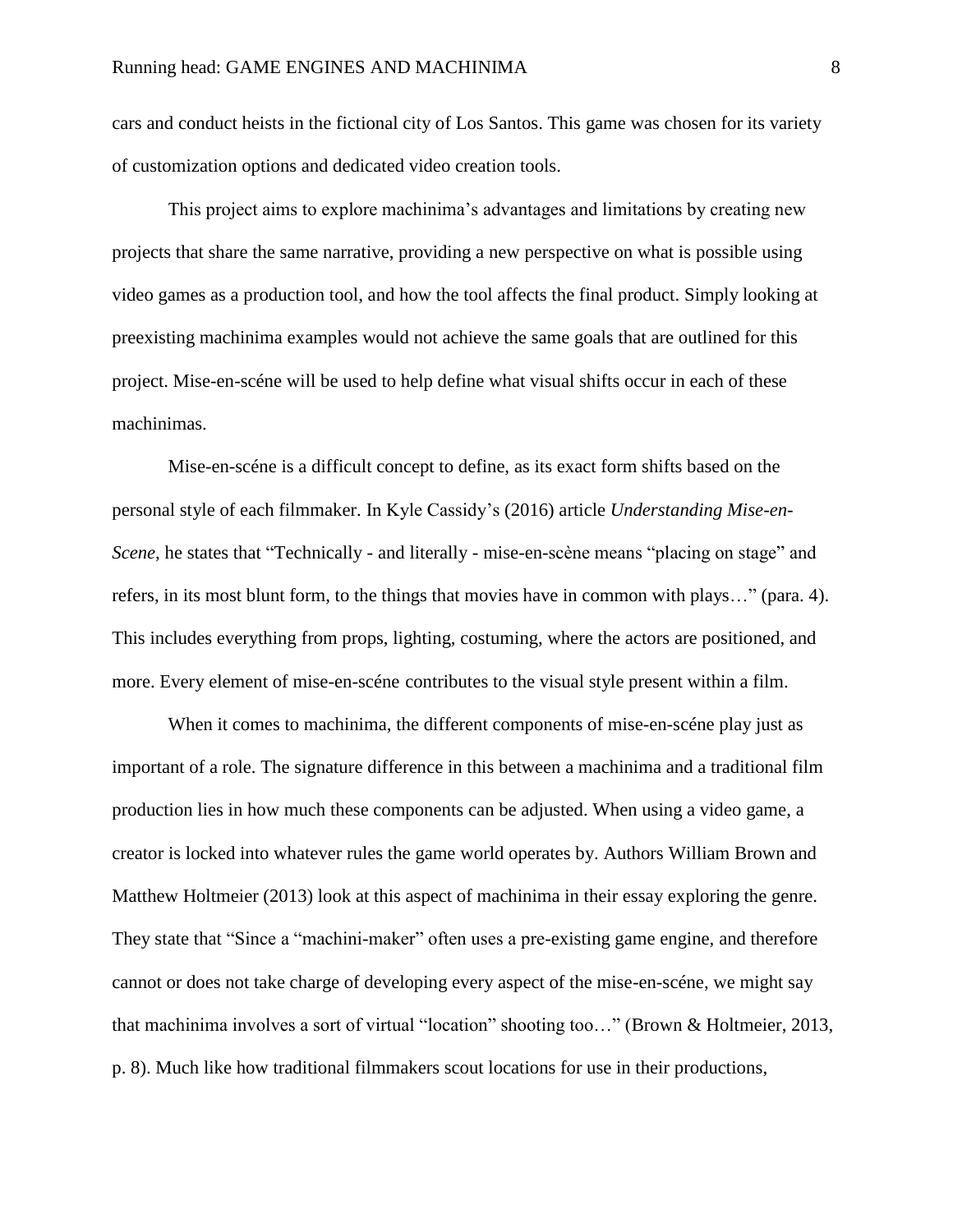machinima creators must do the same for different video games. This is just one example of how video games can limit the flexibility of mise-en-scéne for machinima.

The 'problem space' of this project will be focused on how the narrative is affected by the visual story being presented in the video game using mise-en-scéne. The narrative sequences will be the common thread within the short films of this project, and each of these short films will be contrasted with the differing visual styles that result from using different video games.

This will provide a new perspective into the limitations of video production using video games. As can be seen in the research above, mise-en-scéne is heavily influenced by the game the machinima is being created in, but by how much? What elements are limited, which elements are unaffected, and does this vary from game to game? Or are limitations within mise-en-scéne constant regardless of the virtual environment they are created in? This is the problem space this project aims to explore.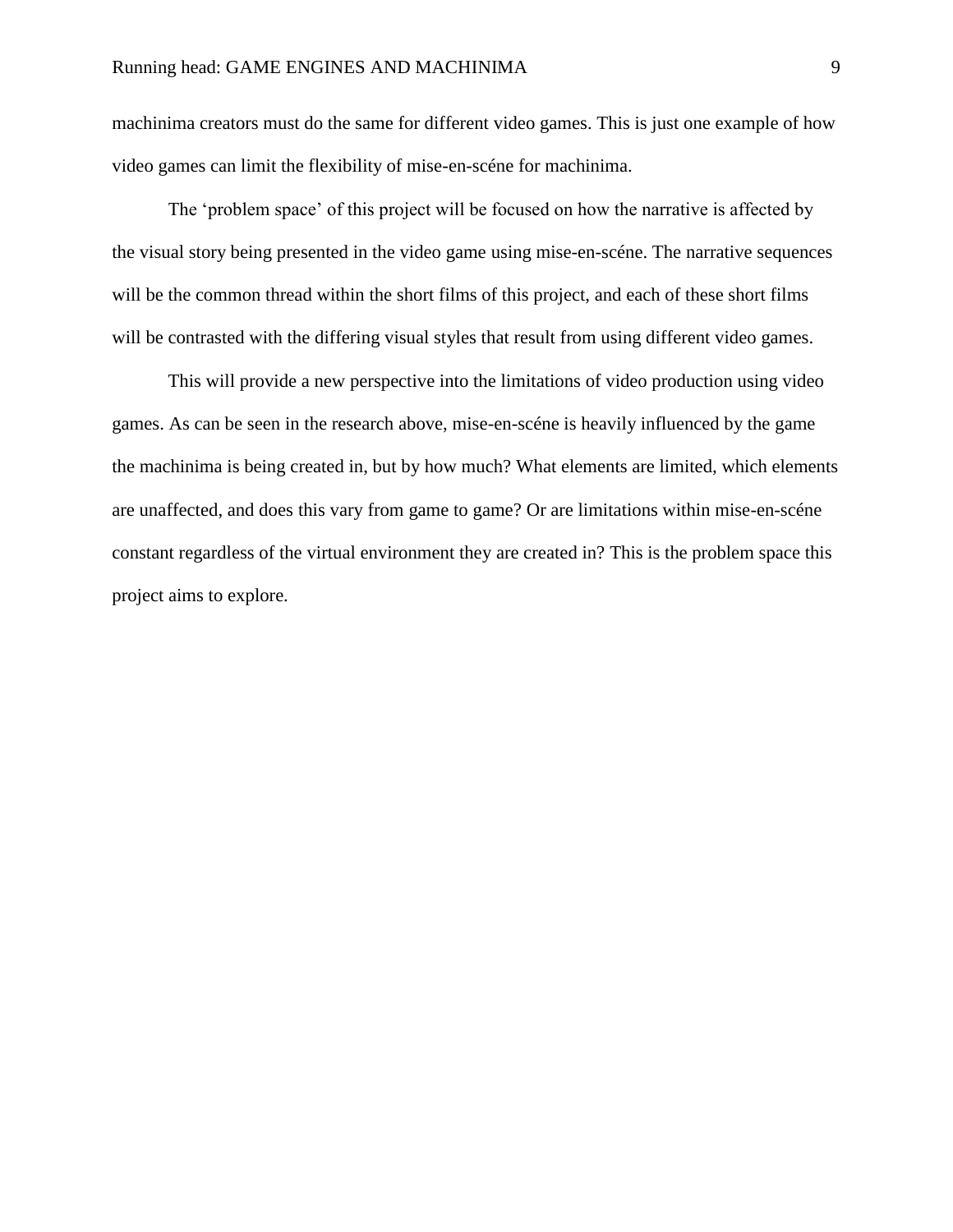#### **Chapter 3- Methodology**

I used mise-en-scène to analyze and determine how using different video game engines to create the same narrative affects the visual language, and whether it does or does not shift the overall narrative. This chapter will provide definitions for each of the elements of mise-en-scéne utilized in this project's analysis. Additionally, this chapter will go over how each of the six machinima projects were created. The actual analysis of these projects using mise-en-scéne will be detailed in chapter 4.

#### **Elements of Mise-en-scéne**

Mise-en-scéne can be broken down into different compositional elements. These different elements will be used to determine precisely how each game affects or does not affect how the visual nature of the machinima can be adjusted. The number of different components present within mise-en-scéne varies from source to source. For the purposes of this analysis, seventeen different components will be utilized, and each element will be briefly defined within this section.

Shot emphasis determines what the dominant part of any given shot is. This can be done using color, focus, lighting, or by adjusting the size or position of objects in the frame. This is used to guide the viewers eyes to a specific point on the screen, or to draw attention to an important element. Hierarchy of shot is another component similar to shot emphasis, but focuses instead on what the audience looks at second, third, fourth, and so on within the frame.

The lighting key determines how light and shadow are presented within a shot. High key lighting will have very few shadows and an abundance of light, while low key lighting has an abundance of shadows, but little light. The interaction of light and dark elements on the screen can be sharply defined with a high degree of contrast.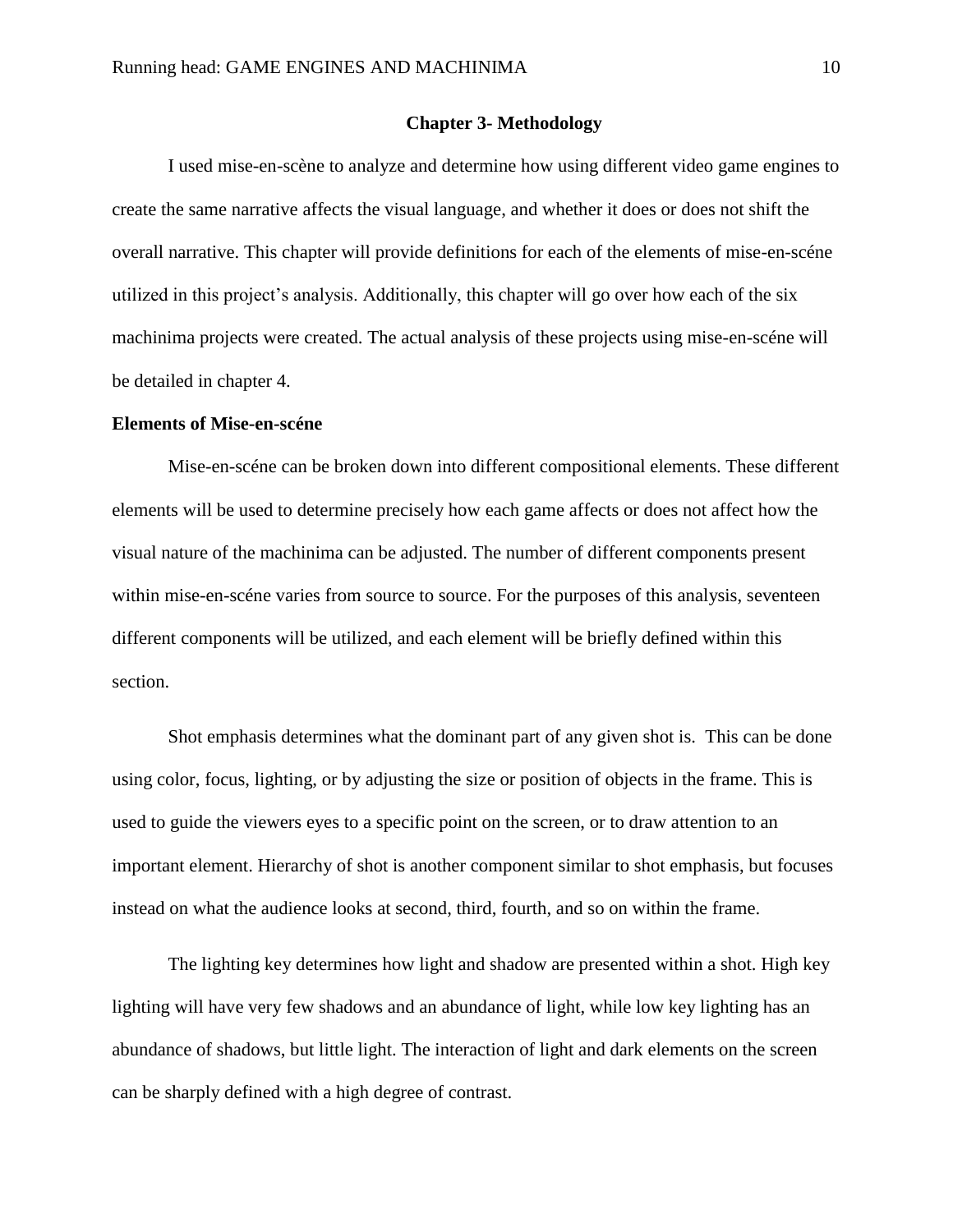Proxemics exists in two forms, camera proxemics and character proxemics. Camera proxemics deals with how close the camera is to the subject of the shot, and therefore how much the subject fills the frame. Terms associated with camera proxemics include wide shots, medium shots, and close ups. On the other hand, character proxemics are used to determine how much space exists between different characters in each shot. An intimate distance between subjects would be a length at or lower than eighteen inches, while a public distance would be between twelve and twenty-five feet.

Camera angles are used to define how the camera is being tilted when a viewing the subject of a shot. A high angle shot would be looking down at a character from above, making the subject seem smaller, lower, or weaker. A low angle shot would look at a character from below and has the opposite effect, making the subject feel bigger, higher up, or stronger.

The color component of mise-en-scéne encompasses all the different aspects of color that might be present in a shot. This includes color found in costumes, props, and the tint of the shot. Color can be used to create a certain mood, highlight narrative themes, or elicit emotions.

The lens or film stock of the camera being used is another component that influences how an image is distorted. A telephoto lens can help to remove depth from a shot and fill the frame with the subject without having to move the camera closer. A wide-angle lens does the opposite by adding depth and allowing the camera to capture as much of the space as possible.

Density determines how much exists within the shot, or rather how 'busy' the shot looks. If there are a lot of characters, props, or detailed features within a shot, that shot has a higher density. If a shot does not have many of these things and instead has an abundance of negative space, that shot is less dense.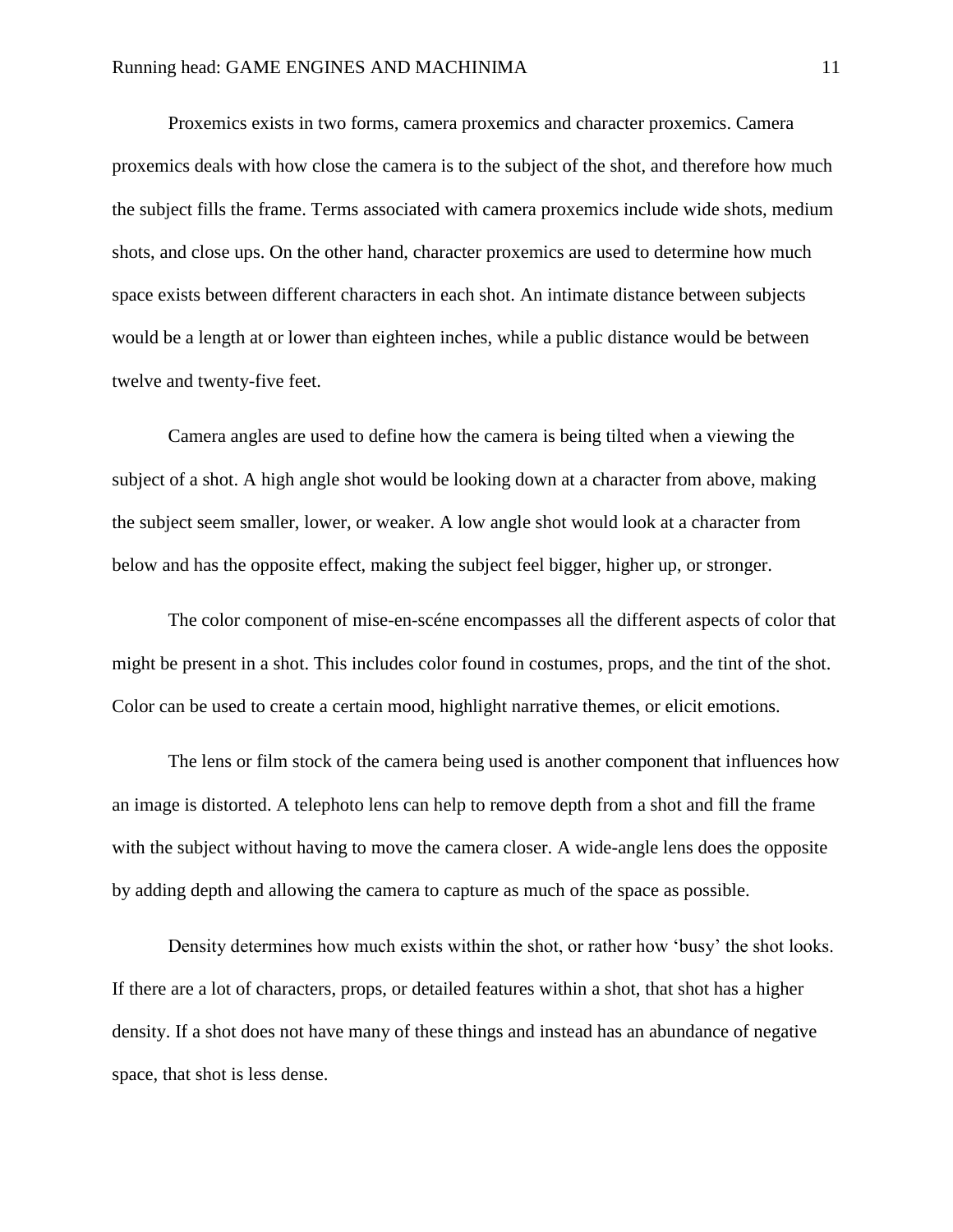Composition deals with how a shot is organized. Objects within the frame can be placed to suggest underlying shapes or patterns. The 'rule of thirds' is a compositional guideline a creator can use to help compose their shots. Two horizontal and two vertical lines are placed within the frame, forming nine equal rectangular spaces. Placing characters or props along these lines and at the points where they intersect can help to create a more balanced shot.

Form in mise-en-scéne helps to define if a shot feels natural, or if the shot feels arranged. The form a shot takes is either open or closed. If a shot is open, the world being filmed feels as if it continues beyond the edge of the frame. If a shot is closed, the world has a clearly defined border at the edge of the screen, reminiscent of a stage production.

Framing has to do with the subject's relationship to the frame of the shot. If a shot is framed tightly, the subject fills the entire frame, with parts of the subject even being cut off. This might give off an impression of claustrophobia or intimacy. On the opposite end, a loosely framed shot allows for plenty of space between the subject and the edge of the frame.

Depth of field determines what areas of the shot are in focus. A deep depth of field means that everything is in focus, whereas a shallow depth of field has a more selective focus. If a creator wants to focus audience attention on a specific area or subject, implementing a shallow depth of field is an effective way to do so.

Blocking has to do with the positioning of the camera and lights in relationship to the characters placement on screen. Character placement indicates where subjects are in the frame. Where a character is placed can help to indicate certain traits about them. For instance, characters placed in the center of the frame appear more important, while those placed closer to the edges are implied to be less significant.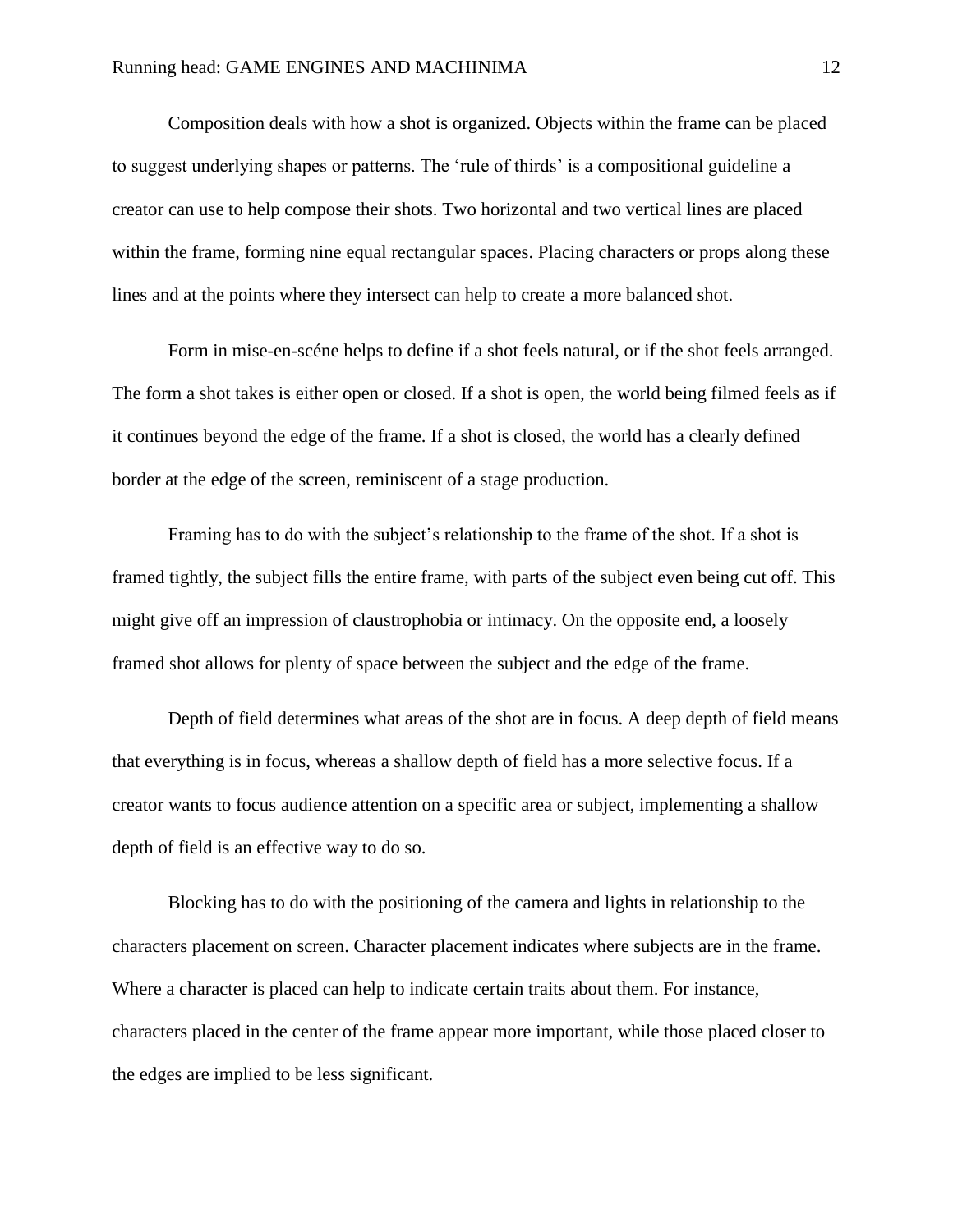The staging positions of characters determine where they are looking. If a character is facing full front, they are looking directly at the audience. Profile indicates the character is looking off screen to the left or right, and back means they are facing directly away from camera.

Set design or décor within the context of mise-en-scéne defines the setting that is represented within the shot. The time, period, physical location, and even the genre of the narrative is all influenced by the appearance of the world surrounding the characters.

Costuming is similar to set design, but for the actors and actresses. Costumes and makeup help to establish and convey to the audience who the characters are using the visual elements present within their appearance.

#### **Creation Process of Machinima Projects**

The first sequence of three short films have a singular narrative which is action-heavy and light on dialogue, if there is any at all. This sequence begins with the protagonist exiting a building as alarms sound, the implication being that they have stolen something of value and are about to be pursued by the authorities. As the protagonist reaches their getaway vehicle, they are spotted, and a high-speed chase begins. The narrative ends with the protagonist losing the authorities by going where they are unwilling to follow.

The second sequence of three short films have a singular narrative as well, but this sequence is dialogue-heavy and lighter on action. Two characters are seen conversing in front of a building, which they are presumably guarding. They begin to argue with each other about the nature of hot dogs, and whether they should be classified as sandwiches. While they are distracted, a third character emerges and takes advantage of the situation. This new character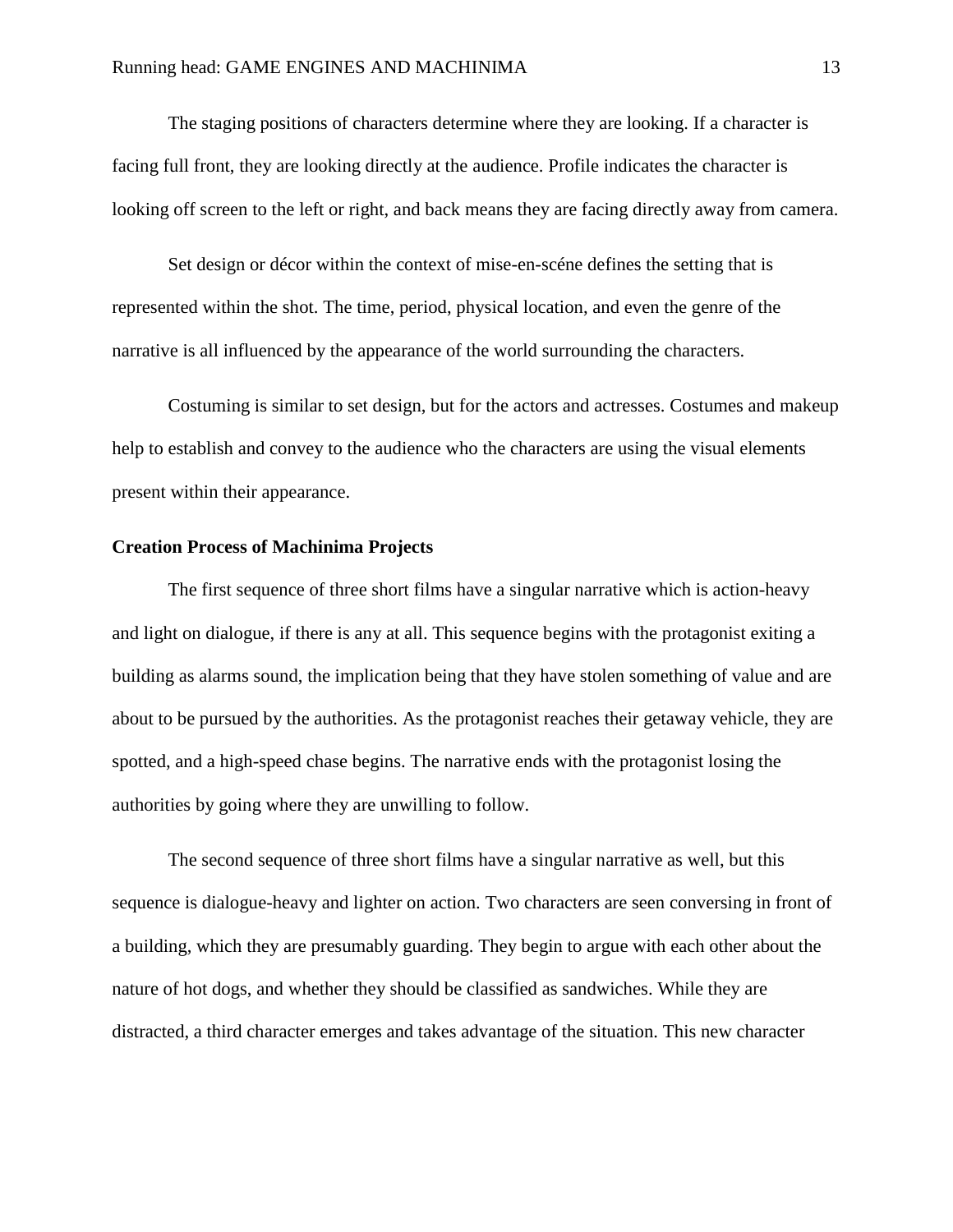throws an explosive at the two guards, and the sequence ends, leaving their important conversation unresolved.

Action-heavy and dialogue-oriented sequences were chosen for this project to best showcase how different forms of storytelling are affected by machinima creation. These are two general narratives oftentimes seen in media, and as such were good candidates to explore the problem space.

The following section will break down how these narratives were created in each of the three games, beginning with *Halo: Reach*. All six machinima films created were done on an Xbox One video game console, and all the footage was recorded from the games using a Hauppauge HDPVR 2 capture card. The methods for creating short films in a video game vary depending on the built-in tools that are at a creator's disposal. In the case of *Halo: Reach*, the developers included a 'theater mode' in which you can load up past instances where you played the game and can manipulate your perspective. This allows players to act out a scene in the game world and then film the scene separately within the theater mode environment, giving creators more freedom and flexibility than they might get in other games.

For the purposes of this project, all the machinimas created began with a script or a storyboard. The three machinimas created for the action sequence were created with the same storyboard, and the three created for the dialogue sequence were created with the same script. After these were finished, both the action and dialogue machinimas needed 'body actors' to serve as puppeteers for the in-game characters. Each body actor was given an Xbox One controller and was responsible for the movements and other actions for that character. This includes walking, running, jumping, driving, shooting, and more subtle movements, such as head bobs or turns for dialogue.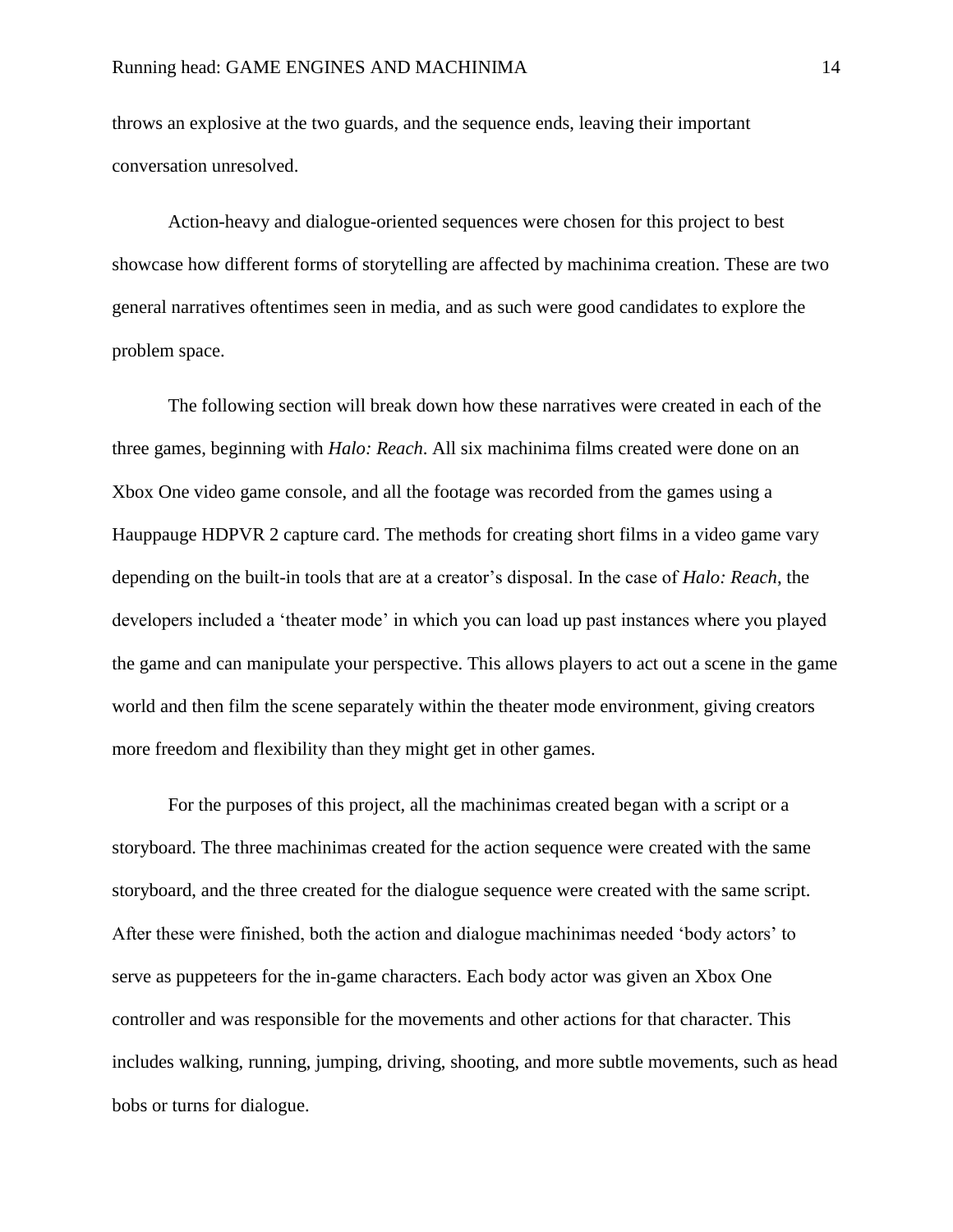Once each body actor was assigned a character, everyone joined a private custom game in *Halo: Reach*. The options for custom game creation in this title allow for map and game mode selection, giving the director flexibility in terms of set design and props. Once the session was started and all actors joined, the scene was acted out in its entirety. The body actors performed whatever actions were required, and the scene was run through multiple times until they reached the desired result. After this was done, the body actors' jobs were finished, and the game was then saved and loaded up by in theatre mode.

Once in theater mode, I could fast forward and rewind the game session, as well as manipulate the in-game camera to frame shots. It is at this point that clips were recorded by the capture card and sent to a laptop. Once all the clips needed were captured, they were moved to an external hard drive and edited together in Adobe Premiere Pro. Voice actors were then brought in to record relevant dialogue and overlaid onto the footage. The final stages of this process included miscellaneous sound design and color correction.

For the machinimas created in *Grand Theft Auto 5*, similar techniques were used. Like in *Halo: Reach*, *Grand Theft Auto* has its own video creation tool called the 'Rockstar Editor.' Also, similar to *Halo*, *GTA* has a 'Director Mode' that allows for the creator to customize their playable character, the time of day, weather, and other game options. The two *GTA* machinimas required only one body actor to get the desired result. The rest of the characters' present in these two narratives are played by nonplayer characters (NPCs).

To film the two sequences, the playable character was loaded into Director Mode, performed all actions necessary for the scene, and saved the gameplay clips to *GTA*'s video gallery. From there, these clips are imported into the Rockstar Editor where the in-game camera was used to frame the different shots needed. Once all shots were framed properly, each one was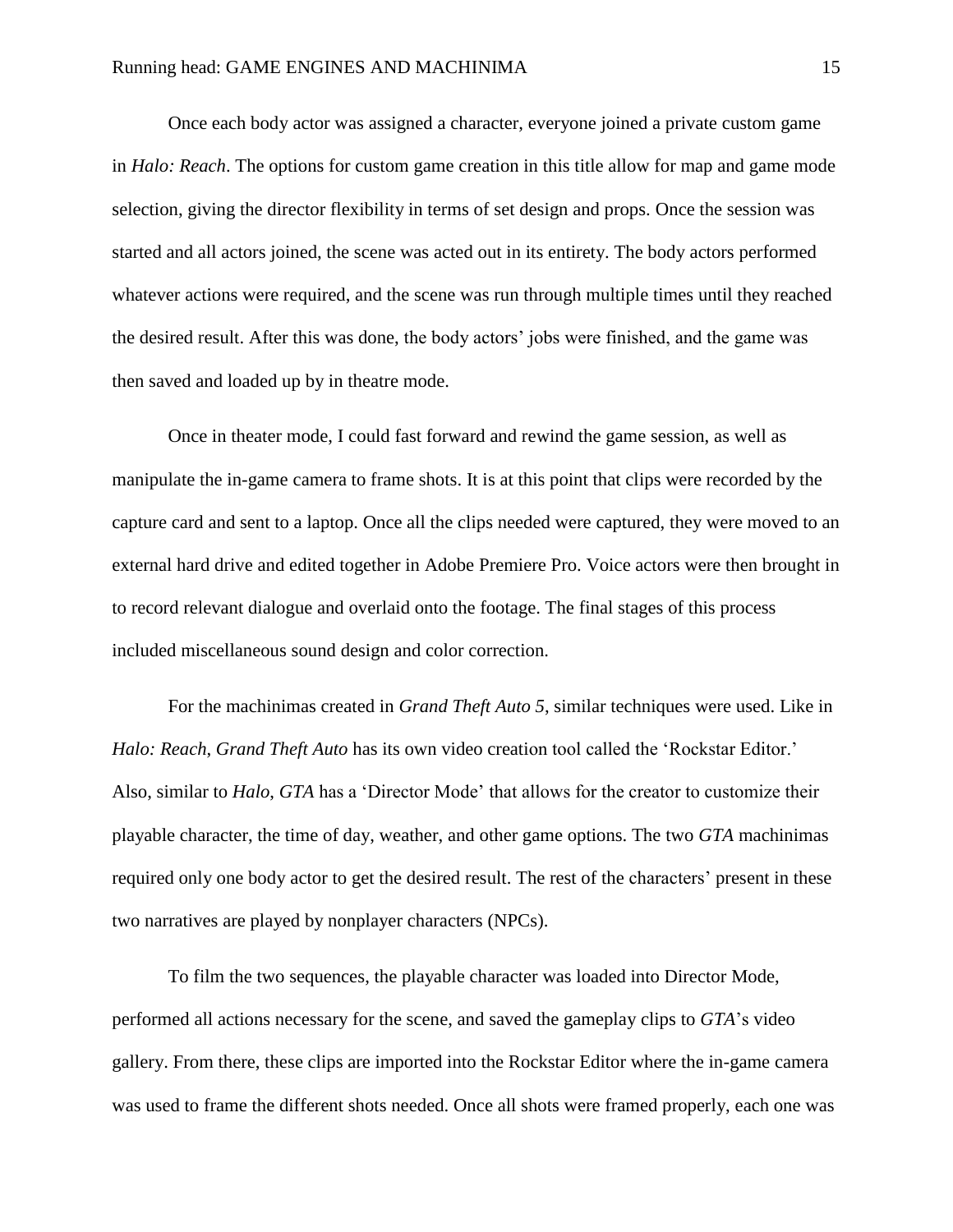recorded by the capture card and sent to a laptop, where they were then moved to an external hard drive. These shots were then edited together in Adobe Premiere Pro. Voice acting was done and overlaid during the post-production process.

The machinimas produced in *Halo: Reach* and *Grand Theft Auto 5* had a similar workflow, thanks to the in-game video creation tools. However, the third game utilized in this project, *Minecraft*, has no such tool for players to take advantage of. As a result, each take had to be acted out and captured in real time, very similar to traditional filmmaking. One of the biggest advantages of *Minecraft* comes from the player's ability to customize the world. Unlike in the other two games, custom made sets were created for the final two machinimas.

Body actors were assembled and assigned a character to puppeteer. An additional is used to serve as a camera. This character's first-person perspective was used to frame the shots as the other players acted out the scene. Each shot needed was acted out and filmed simultaneously until enough takes were done to the director's satisfaction. These takes were recorded using the capture card and then exported to an external hard drive. From there the clips were edited together using Adobe Premiere Pro and voice acting and sound design was finished during this process.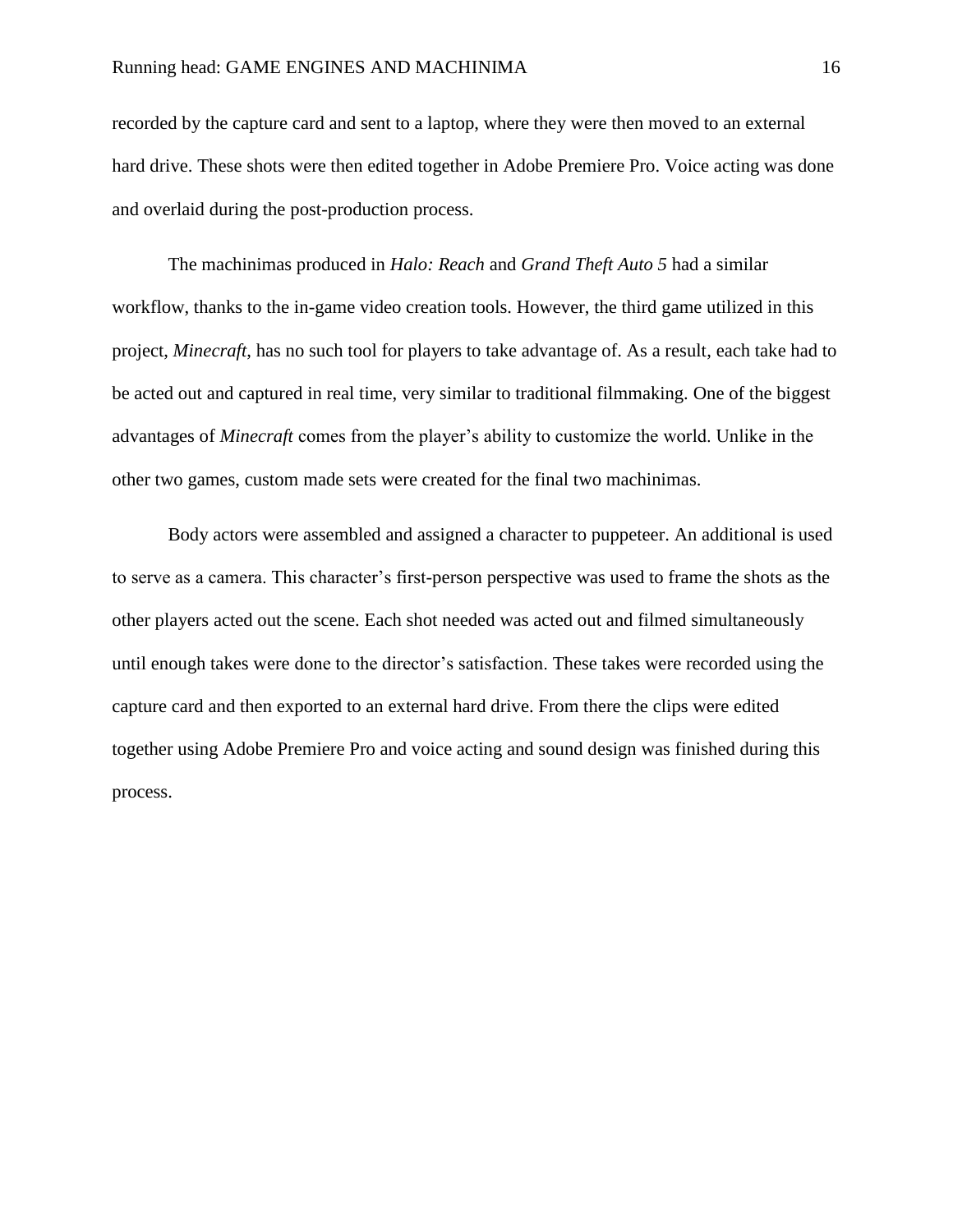#### **Chapter 4- Discussion of the Project**

Mise-en-scène, or "placing on stage" or "putting in scene," is a term used to describe the design aspects of production, whether that be in film or on a stage. For the purposes of film, everything that is placed in front of a camera and appears in a shot can be described in terms of mise-en-scène.

In this chapter, the elements of mise-en-scène will be used to help define what changes in the final product when different video games are used as production tools. How the short films change visually between games and whether those changes impact the narrative will be discussed using mise-en-scène as a theoretical lens. I will begin by going over the predictions I had regarding mise-en-scène before the project began.

## **Predictions Regarding Mise-en-scene and Machinima**

Mise-en-scène consists of a number of components. These include shot composition/emphasis, lighting, costuming, framing, proxemics, color, and other aesthetic elements. Depending on the game, these different aspects of visual storytelling can be adjusted to varying degrees or cannot be adjusted at all.

Mise-en-scéne encapsulates the design aspect of production and is used to help determine how the meaning of a film can be interpreted. As discussed earlier, machinima can be advantageous for low-budget creators, but brings with it certain limitations that I aim to explore using mise-en-scéne. Before the project began, I predicted that aesthetic elements such as shot emphasis, proxemics, camera angles, hierarchy of shot, density, composition, form, framing, blocking, character placement, and staging positions would be able to be manipulated with a large degree of control. I thought that other elements such as the lighting key, lens/stock, and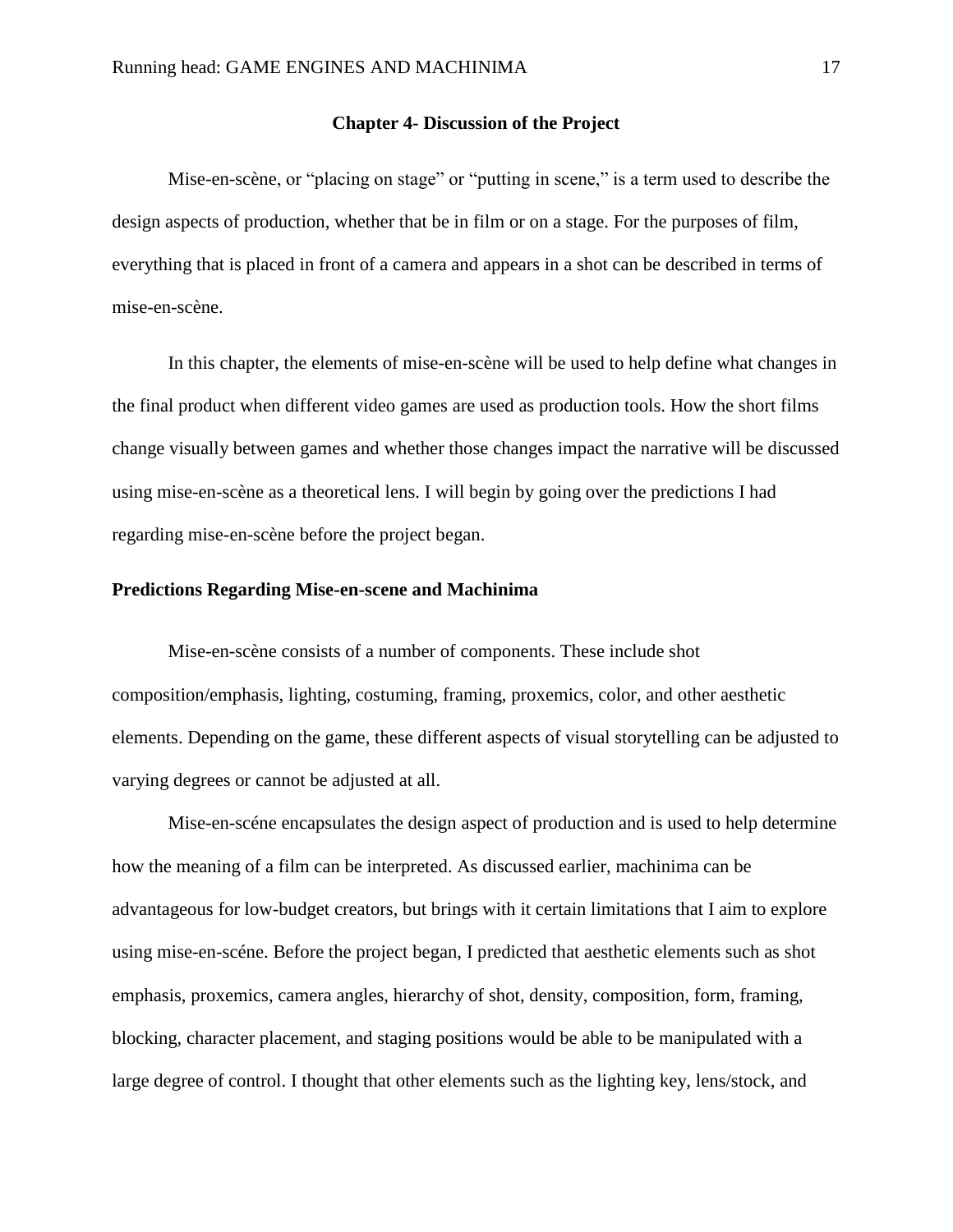depth of field would be harder to control, if they could be at all. These three elements are usually hardwired into the game itself and were not meant to be changed by the player, so I predicted creative solutions to get a desired result may have to be utilized by a machinima creator.

Finally, we are left with the elements of color, set design, and costuming. With color, adjustments within a game itself are usually limited, but color grading in post-production can help to alleviate that issue. Set design is another element that I thought would vary in flexibility from game to game. For example, *Minecraft* is a game where you can shape the world to your liking, making set design there an easy task. On the other hand, *Grand Theft Auto V* exists within a set world, making it more difficult to adjust the setting to the creators liking. Costuming was also an element I thought might be more limiting in some games than in others. *Grand Theft Auto V* has an expansive character customization system, while *Halo: Reach* only allows for smaller visual changes, comparatively.

With these different elements of mise-en-scène in mind, I will now explore the games used to create each of the six films and the degree to which each of these elements were able to be manipulated. Each element of mise-en-scène that was mentioned above will be applied to the machinimas. Three different games were used to create both sequences, each bringing different visual advantages and challenges.

### **Elements of Mise-en-scéne that Remained Constant**

For all six short films, there are common elements of mise-en-scène that were largely unaffected by the games they were produced in. I could successfully replicate the two narratives across all three games, and a lot of the connective tissue that binds them together visually comes from these elements. These had little to no variation between games and were able to be manipulated to the same degree in all the virtual environments I worked in.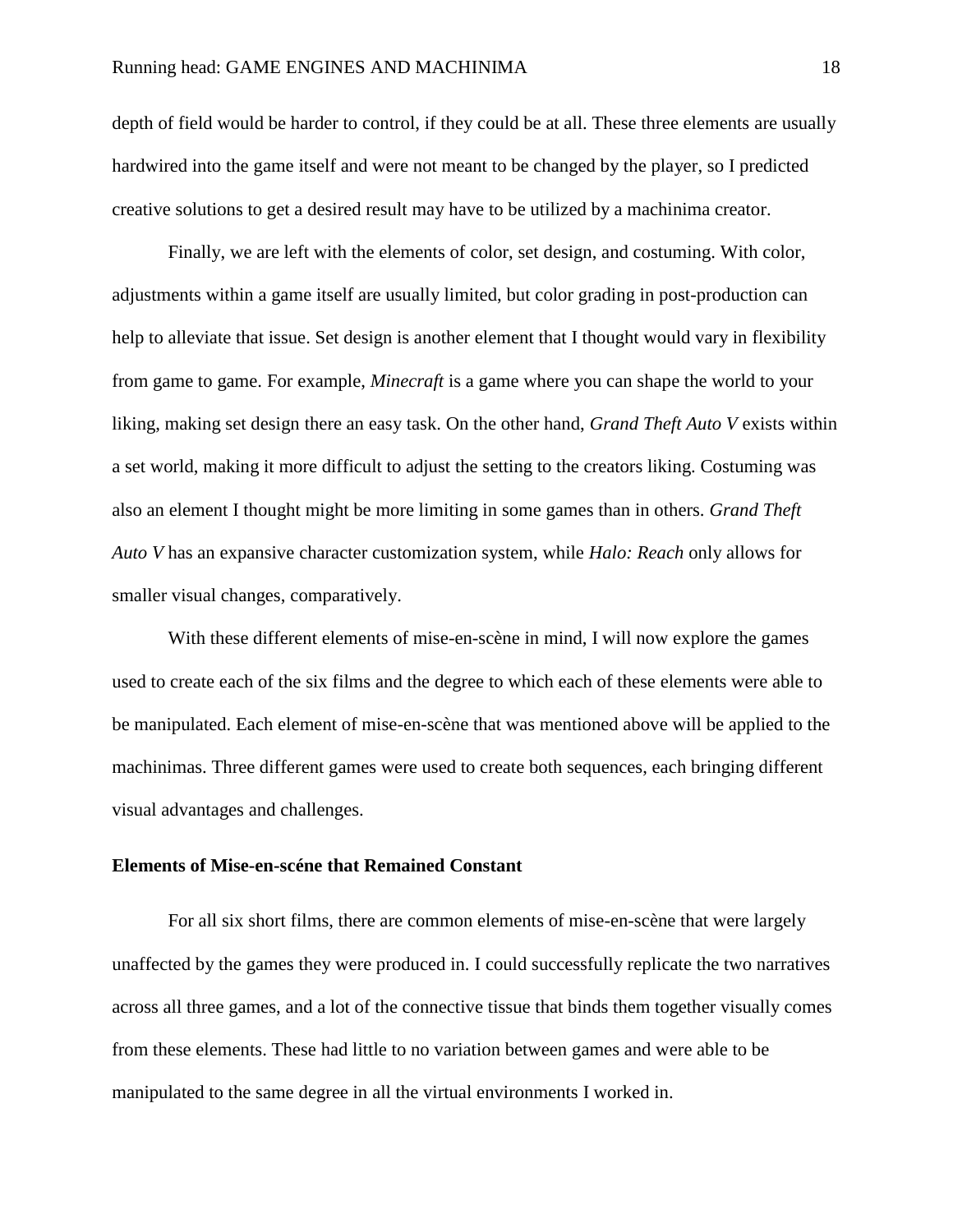Framing could be adjusted freely in all three of the video games used. This is thanks to the flexibility granted by the player movement options and built in recording tools, which allowed me to position actors wherever they were needed to achieve the desired result. Furthermore, shot emphasis and hierarchy of shot were both unaffected, as I was able to manipulate objects within the frame to shape where the audience would be looking, and the order in which that would happen.

Similarly, camera angles were all fully adjustable. Every method of recording in every game allowed for the camera to fly above or get close to the ground and tilt up or down accordingly. The only exception to this would be the creation of canted angles, where the camera would have to be slanted to one side. This kind of effect would be impossible to create natively within the game engine and would have to be done artificially in post-production. For the purposes of this project, canted angles were not required for the narratives chosen and were not used, but it is still notable.

Thanks again to the flexibility of the recording methods present within the games, the composition of shots was also fully adjustable. Camera movement and prop placement were all utilized to create balanced scenes. In the case of *Grand Theft Auto V*, a rule of thirds overlay could be placed over the scene being shot, making good composition even easier to accomplish.

The elements presented so far all remained highly flexible across all three game environments. However, the components of lighting key and color were similar within these game engines in that they were consistently less flexible.

Across the board, the manipulation of the lighting key in these game environments was very limited. Making environments darker or lighter is not adjustable beyond the manipulation of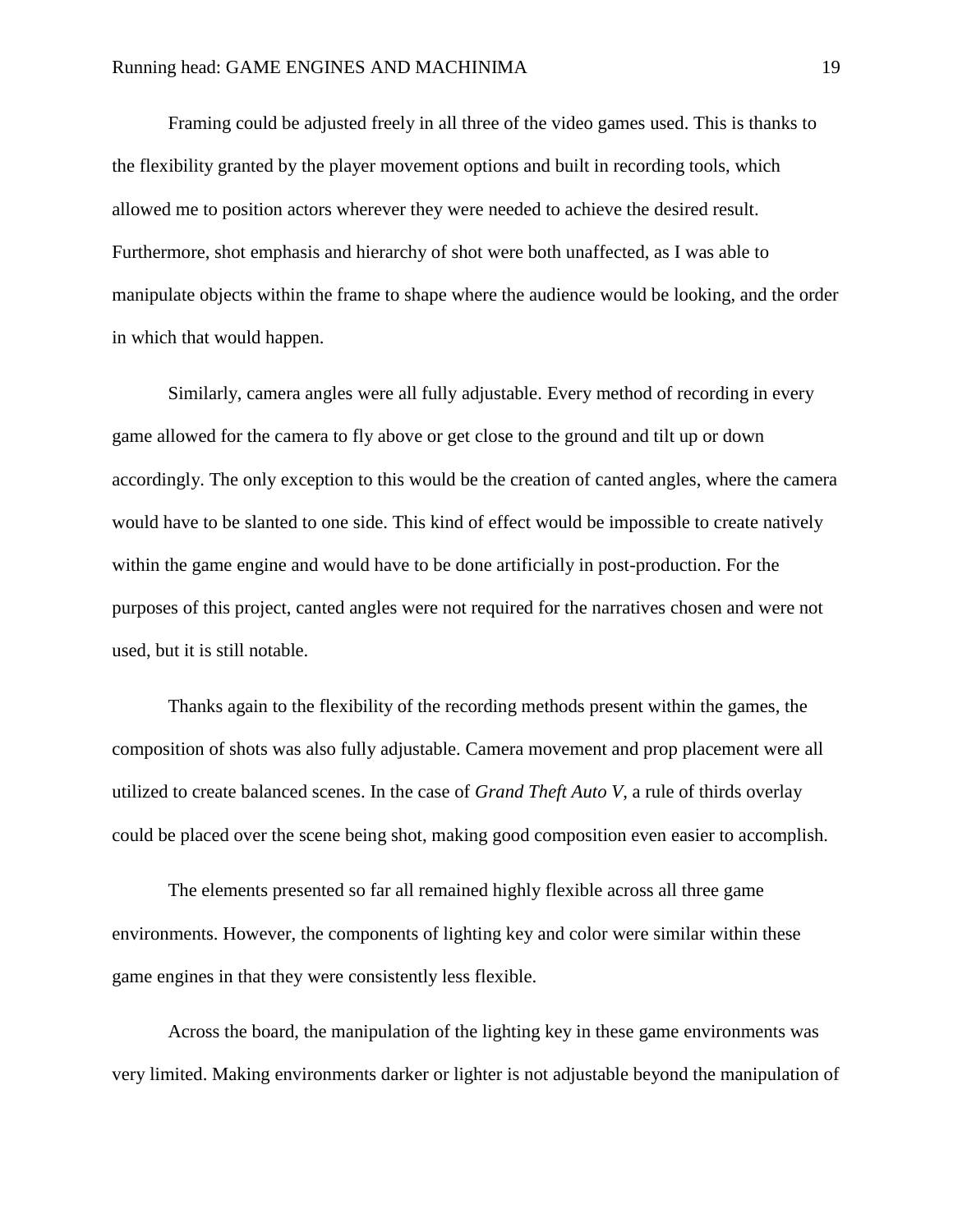the day night cycle. As a result, creating high contrast sequences or silhouettes was impossible. Some light sources could be placed in *Halo: Reach* and *Minecraft*, but these were not directional, limiting what could be done.

Color was another element that was similarly restricted. Customization options within each of the three games varied, but all had only a limited variety of color options present for characters, and any props within the game could not have their colors adjusted. Colored lighting, which might be achieved with gels on a traditional film set is also lacking.

In addition, blocking, staging positions, and character placement were consistently adjustable in *Halo: Reach* and *Minecraft*, but were more difficult to manipulate in *Grand Theft Auto V*. This will be explored further later in the *GTA V* section of this chapter. For the following sections, I will focus exclusively on elements that shifted between the different games and highlight how their flexibility of manipulation varied.

### **Mise-en-scène in** *Halo: Reach*

*Halo: Reach* had several key differences compared to the other games when it came to visual manipulation. The game gave me the ability to act out full scenes within a custom game session and then choose camera positions later in the theatre mode. This enabled me to pause, fast forward, and rewind the actor's positions and actions to get the best shot possible. As a result, camera proxemics were incredibly flexible and could be adjusted on the fly. Character proxemics were similarly flexible and were not impeded by the nature of the video game. All characters were player controlled and had freedom to move about and position themselves anywhere within the game environment.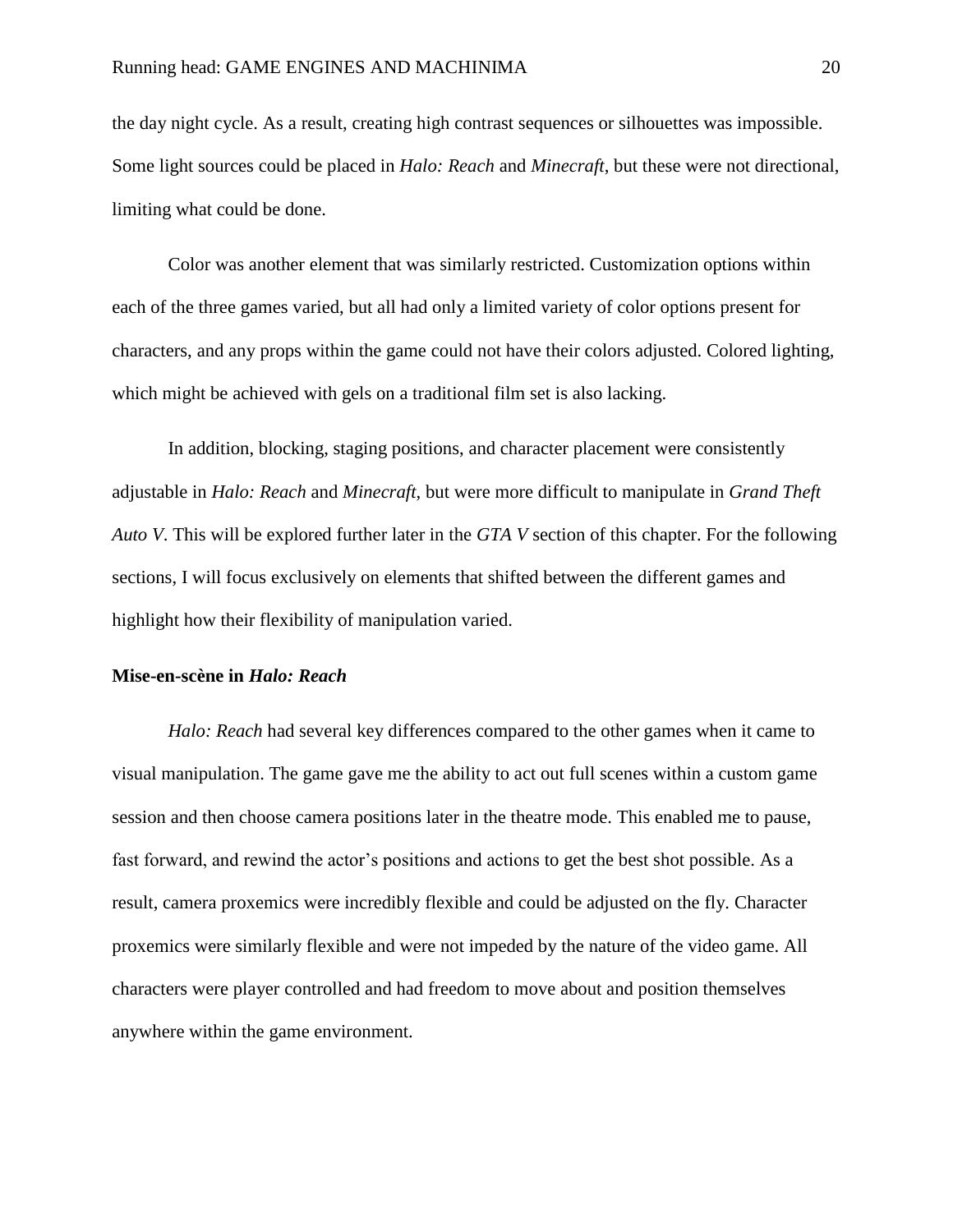Unlike on a real film set, there is no option in any of the games that were used to adjust the focal length of the camera. In a traditional production, this is accomplished by changing the lens on a camera to create distortion and space on the screen. However, in *Halo: Reach*, there is a zoom feature present within the theatre mode that simulates the effect of a telephoto lens, constricting the space on screen and creating a tighter shot. This element of mise-en-scène is uniquely adjustable in this game and was utilized in both narrative sequences.

The density of each shot, meaning how much stuff is present on screen at any given time, varies from game to game. The narratives produced in *Halo: Reach* were denser than *Minecraft*, and less dense than *Grand Theft Auto V*. This can be attributed mostly to the detailing present in the game world. *Halo: Reach*'s aesthetic has more detail in its environments, making each shot busier than it would be if produced in the simple building block style world of *Minecraft*.

*Halo: Reach* is a game that takes place in self-contained multiplayer maps. As a result, its form is closed more so than the other two games that were used to create these machinimas. While the sets are large enough to give the impression that there is a larger world outside the shot, the action-heavy sequence was more difficult to create in this game thanks to a smaller playable world. I quickly began to run out of space when shooting the vehicle chase, which is an issue I did not run into in *Minecraft* or *Grand Theft Auto V*.

As explained above, *Halo: Reach* is a game that takes place in self-contained multiplayer maps. These play spaces vary in size and aesthetic, with twenty different multiplayer maps to choose from. These spaces are highly detailed and are designed to look like they are a part of a larger world than they are. However, these maps can only be adjusted in limited ways. Props and other assets can be placed in the game world for characters to use and interact with, but any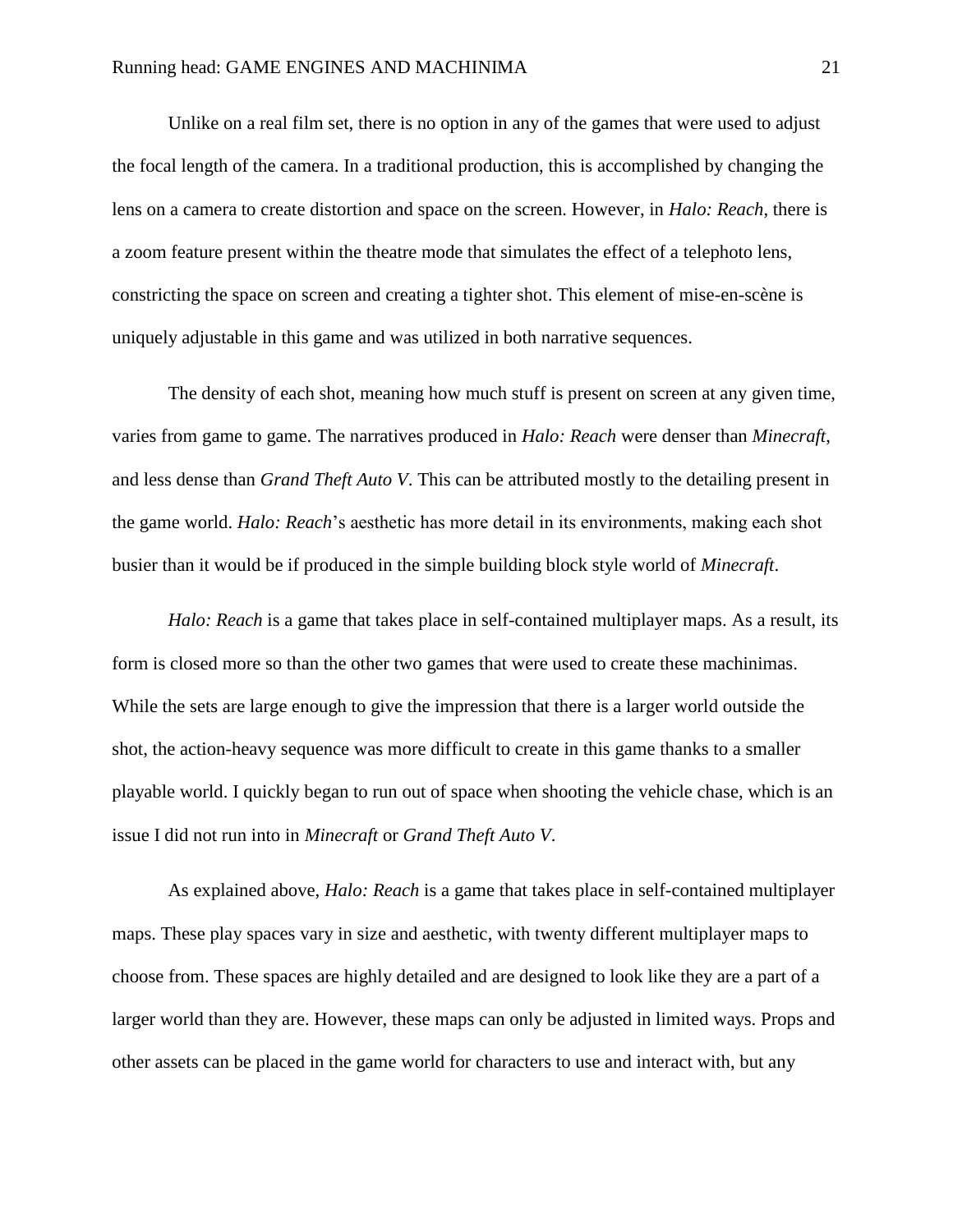significant changes to the set itself cannot be done. In this way, set design in *Halo: Reach* is limited, especially when compared to freedom and adjustability you get in a game like *Minecraft*.

Customization settings allowed for the creation space marines that appear distinct from one another. You can create a unique character, but it is limited by the science-fiction aesthetic of the *Halo* universe. The costuming is therefore flexible within the aesthetic of the game, but creating a character that is not wearing powered assault armor is impossible. This is another example of the limitations that a game environment can impose on a creator and mise-en-scène.

#### **Mise-en-scène in** *Grand Theft Auto V*

The biggest obstacle facing production of the machinimas in *Grand Theft Auto V* came from only being able to have one playable character in the world. *GTA V* is the only game of the three used that does not have split screen functionality, and while online play allows for multiple player-controlled characters to exist within the same environment, I was unable to locate willing participants who both owned *GTA V* and had an online subscription to the Xbox Live service. As a result, each narrative produced in this game was done with one playable character, while the other characters were played by non-player characters (NPCs). Thanks to these factors, it was harder to control character proxemics in *GTA V* when using NPCs, since I had no control over these characters actions. Camera proxemics were also an issue in *GTA V*, since the game limits the camera's placement to be within a limited range of the playable character. This restricts how far away the camera can be placed, preventing the creation of medium-wide to wide shots.

Similarly, blocking, character placement, and staging positions within the shots of the *GTA V* machinimas were affected using NPC characters. Since the camera is bound to the player character, certain shots of NPC characters were impossible or restricted, as those characters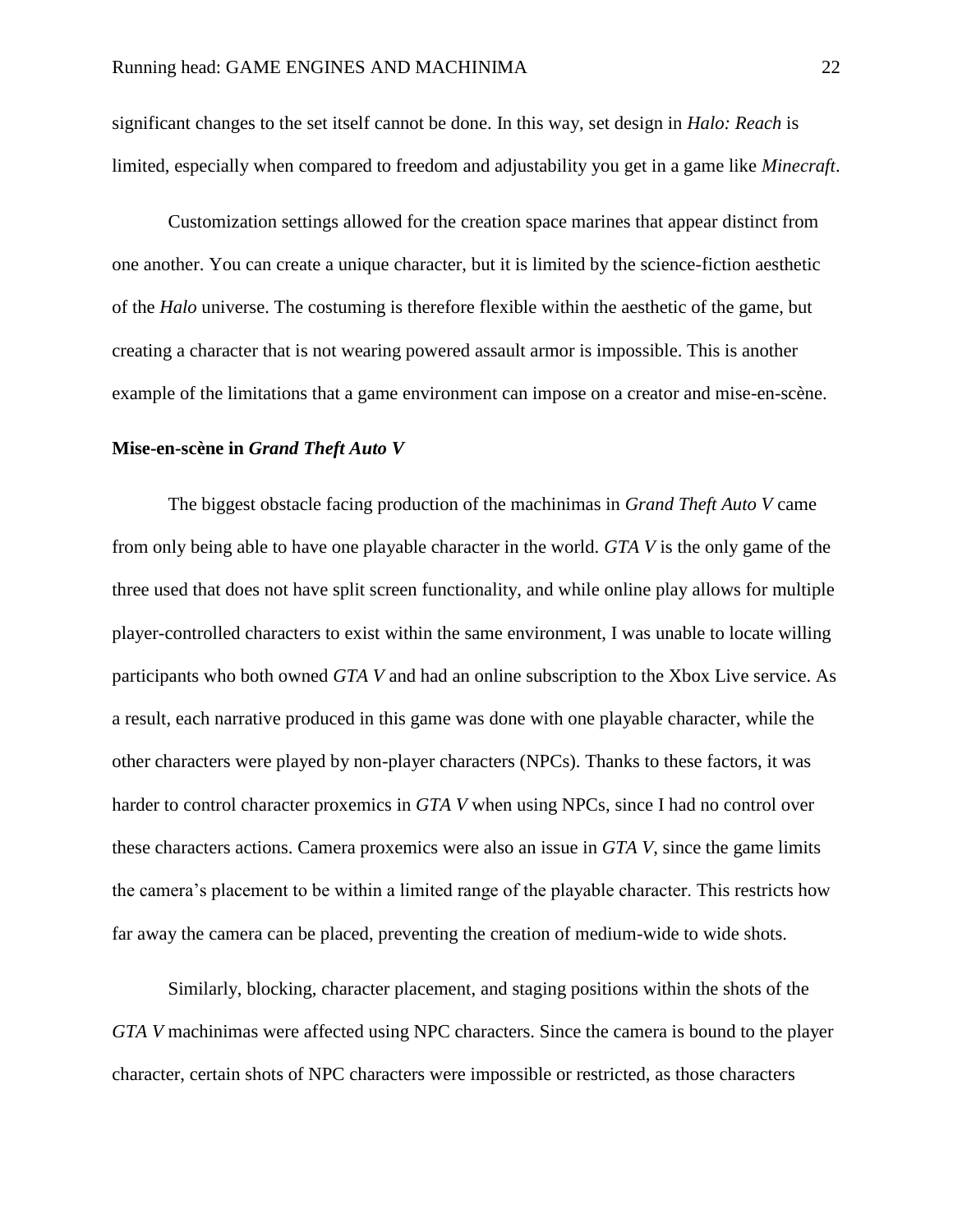sometimes fell at the very edge of the camera's placement radius. This directly effects how characters appear within the frame (character placement), where characters are looking in relation to the camera (staging positions), and where the characters are in relation to the camera (blocking).

Another unique aspect of creating machinima in *GTA V* comes in the form of a dedicated depth of field tool. No other game used in this project has the in-game capability of adjusting the depth of field. As a result, most shots in all these machinimas have a deep depth of field. In the action heavy *GTA V* sequence, a shallow depth of field is utilized on a few occasions to create a more cinematic feel that cannot exist in the other two game environments.

Similarly to *Halo: Reach*, each shot created in *GTA V* has a higher density than a game like *Minecraft*. A lot of detail exists in the *GTA V* setting, with random NPC citizens, traffic, and police populating the open world. As a result, most shots made in this game have a lot more visual information packed into the frame.

Unlike the closed-off multiplayer maps in *Halo: Reach*, *Grand Theft Auto V's* playable environment exists as an open world. Even if a player is not present, NPC characters and vehicles go about their business, breathing life into the fictional city of Los Santos. Thanks to this, the form for the machinimas created in *GTA V* are open, as a larger world literally exists outside of the viewers' perspective.

While the world of *GTA V* is expansive, set design possibilities are comparable to that of *Halo: Reach*. Props can be placed and vehicles can be called in for use in a scene, but altering the game world itself is not possible. As a result, locations had to be scouted out and found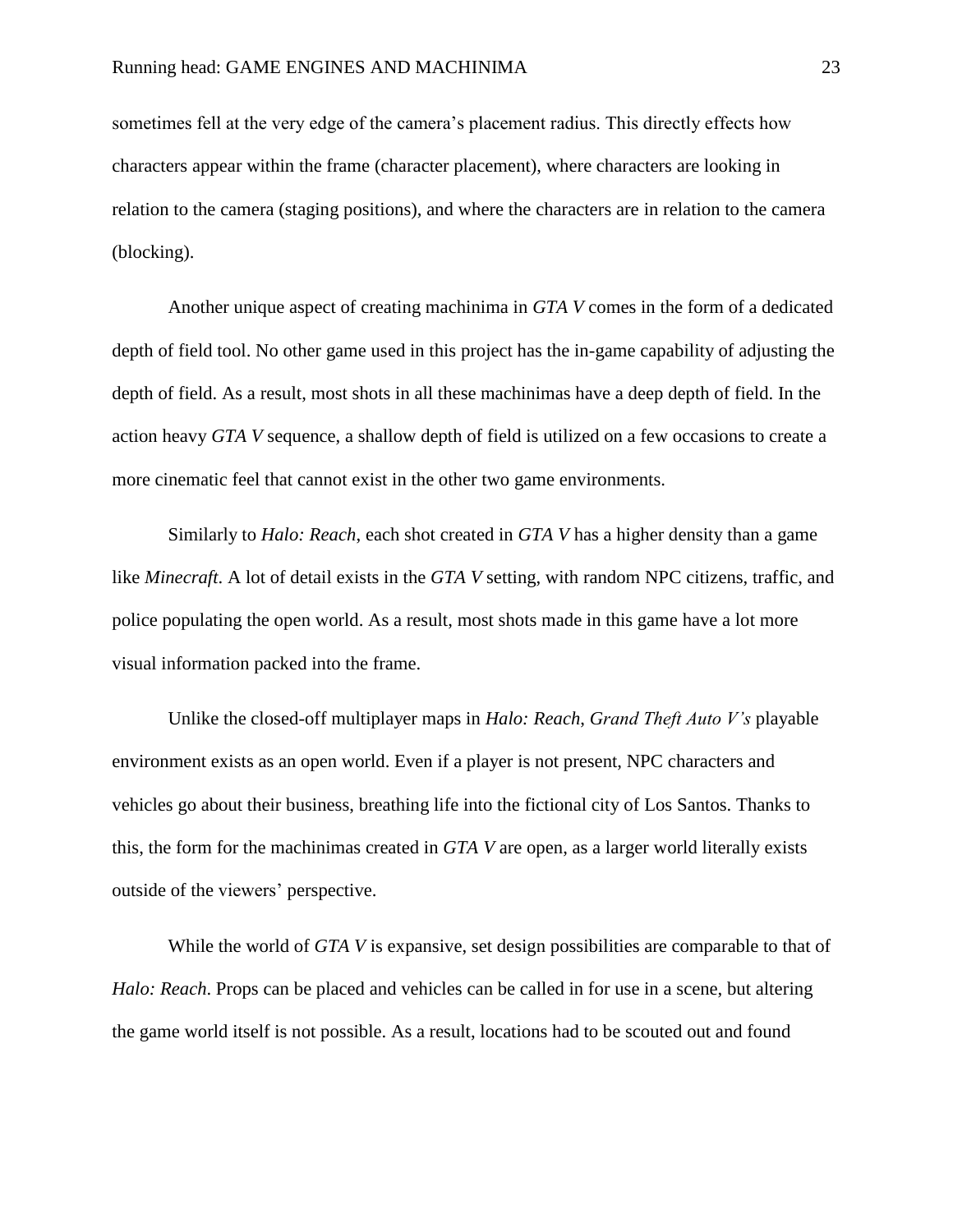within the world, a process like what would be done for pre-production on traditional film projects.

One of the most flexible aspects of using *GTA V* for machinima creation is costuming. The character customization present in this game is expansive, with over four thousand clothing items available in the game for the player character. Additional preset options exist for use in *GTA V's* Director Mode menus. These preset character models are selectable under categories such as "Gangs," "Beach Bums," "Military," and more. This level of customization choice makes *Grand Theft Auto V* the most flexible of the three games chosen in terms of costuming.

#### **Mise-en-scène in** *Minecraft*

Creating a machinima in *Minecraft* was a unique experience within the context of this project for several reasons, one of the most prominent being the lack of an in-game video creation tool. Unlike in *GTA V* and *Halo: Reach*, it is not possible to record and save clips of a character's performance after the fact, so all recording had to be done live. This directly affected the relation of the characters to the camera when creating the two *Minecraft* sequences. Character proxemics were still able to be controlled with a good amount of flexibility, as every character in *Minecraft* was controlled by a player.

As mentioned previously, shots created in *Minecraft* are less busy and lack the same level of detail found in other games, resulting in a lower density. This is due to the simple building block aesthetic, which manifests both in the environment as well as in the character design. As a result, character customization is lacking when using this game as a production tool. In this version of Minecraft, creators are limited by a small pool of armor sets and preset skins to provide variation between characters. The PC version of the game allows for greater creative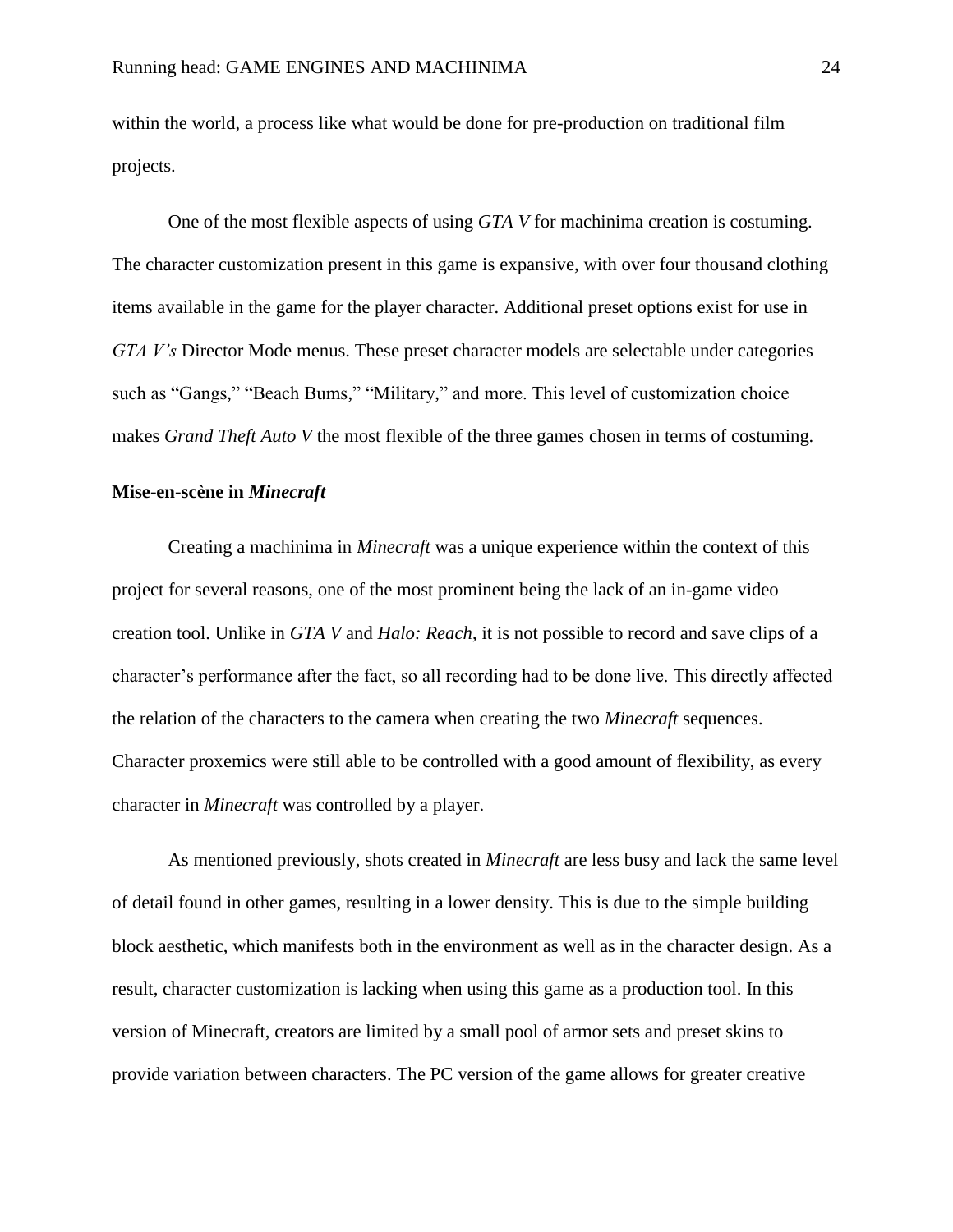freedom when customizing your character. Since this project used the Xbox version of *Minecraft*, costuming was limited in its flexibility compared to the other titles. What *Minecraft* lacks in detail, it makes up for in the vastness of its open world and the ability given to the player to freely alter the game environment.

*Minecraft* is an open world, populated with NPC creatures and infinitely generated landscapes. This allows for an open form when creating machinima projects in the game. It is very easy to create an open form within shots when the world itself exists as an infinite continuation of itself.

Unsurprisingly, the one aspect of mise-en-scène that *Minecraft* did better than any other game was set design. For both narrative sequences, full sets were created from scratch using *Minecraft's* Creative Mode. This allows for the infinite placement of blocks of any kind, granting a player the freedom to craft buildings and designs completely unique to their world.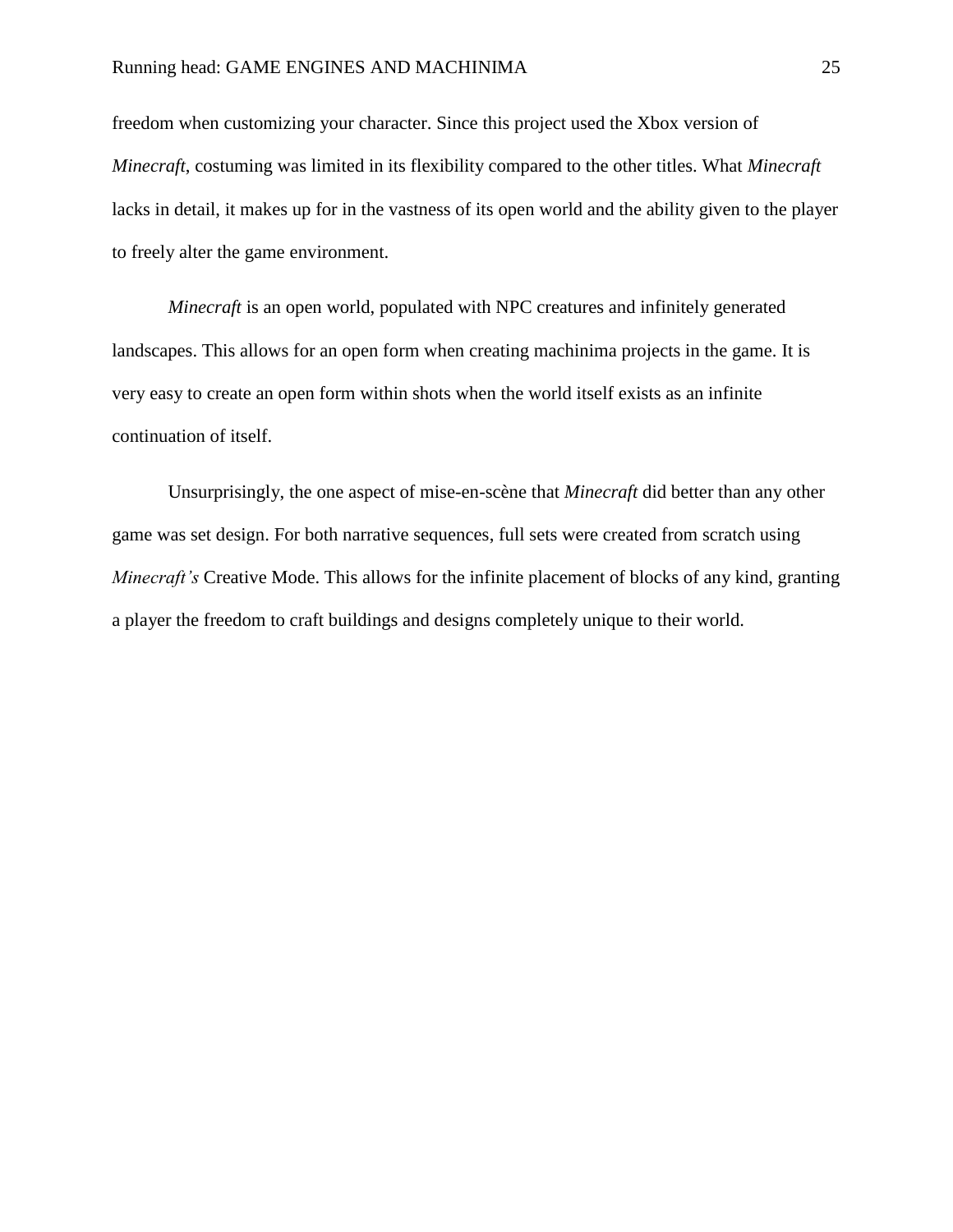### **Chapter 5- Conclusion**

Each game presented its own unique challenges when attempting to recreate similar narrative sequences. The biggest obstacles when creating these films came from the differences in aesthetic and map design in each of the games. This most directly affected the elements of set design and costuming.

If I were to do this project again, I might try to recruit individuals to be body actors in *Grand Theft Auto V*, removing the need to rely on NPC characters for the *GTA V* machinimas. This would alleviate complications that came about and affected how proxemics, blocking, character placement, and staging positions were able to be adjusted in that game. For Minecraft, character customization might be enhanced if the machinimas were created on a PC rather than on the Xbox platform. Minecraft character skins can be customized on the computer version of the game, allowing for more distinct character designs.

If future projects were to explore this topic, I think it would be interesting to study how the use of game modifications, or "mods", might provide greater flexibility for machinima creation. Mods would allow for possibilities beyond what the game traditionally allows, such as different character appearances, props, or even brand new, custom made environments.

Additionally, during my research I came across a concept known as "ludonarrative dissonance," which is when the narrative being told through a game's story is at odds with the player's actions during gameplay. For example, if a protagonist is portrayed as a noble hero through dialogue and other narrative elements, but in gameplay kills thousands of enemy NPCs, this sends two different messages. I think that this could be applied to machinima creation. When a machinima creator repurposes an existing game to tell a new story, does their narrative line up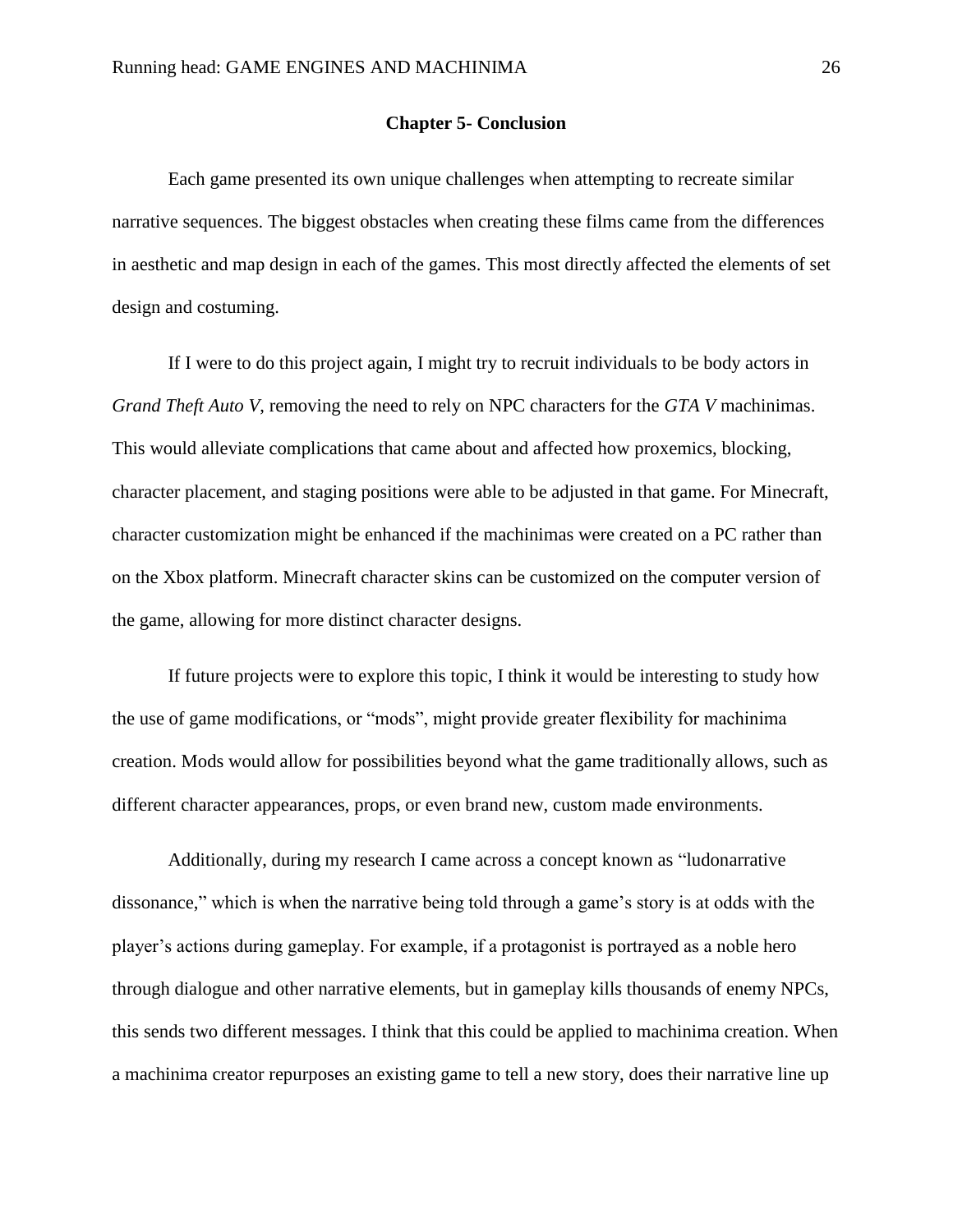with the aesthetic that already exists within the game? I think this would be a fascinating line of questioning to pursue.

Overall, each of the narratives maintained their structure, regardless of the game they were created in. The aesthetic in each of the games adjusted the setting and overall art style of the short films, but each of them clearly told the same stories.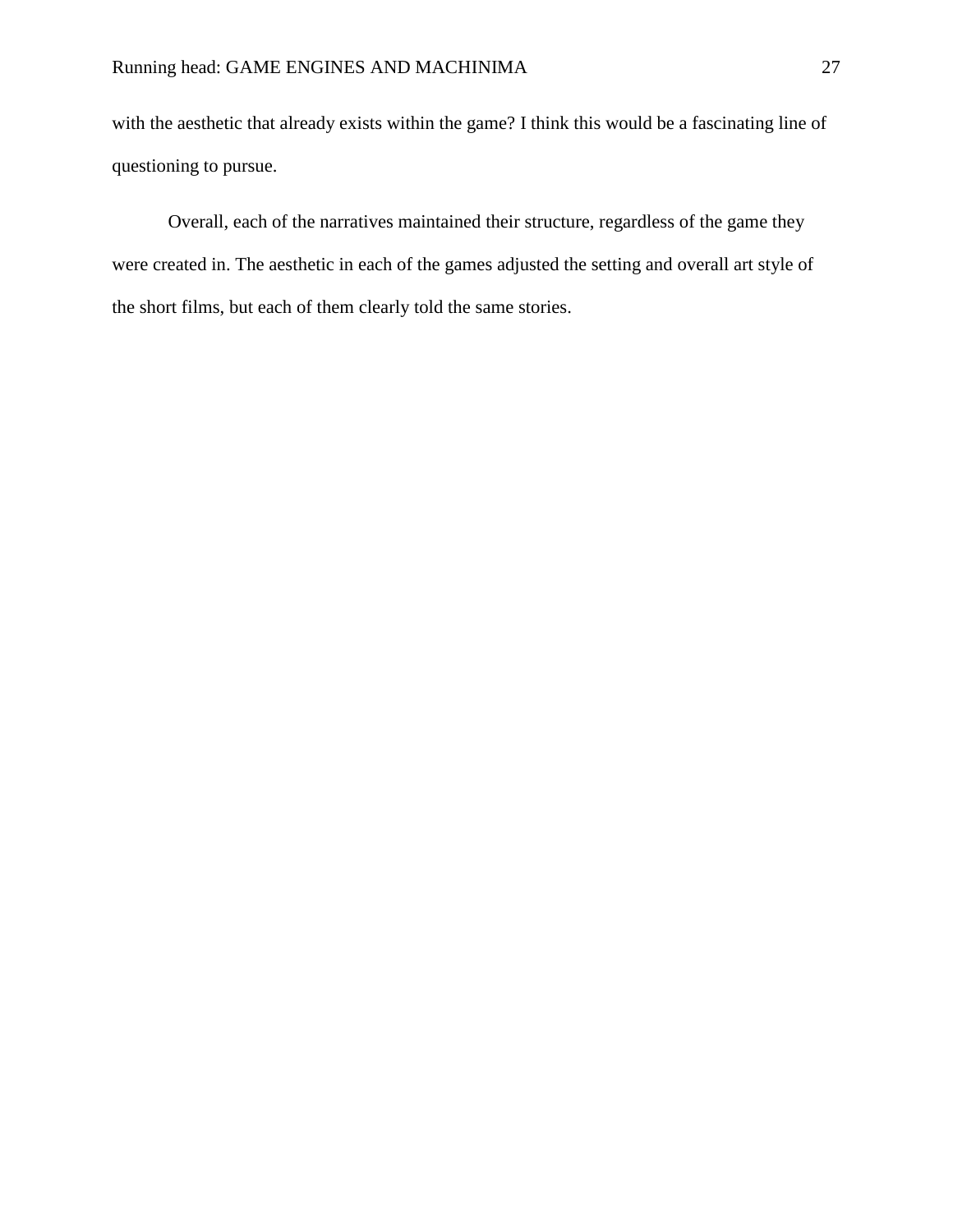#### **Bibliography**

- Brown, W., & Holtmeier, M. (2013). Machinima: Cinema in a minor or multitudinous key? In J. Ng (Eds.), *Understanding Machinima: Essays on Filmmaking in Virtual Worlds* (pp. 3- 21). Bloomsbury Academic.
- Bungie, LLC. (2010). *Halo: Reach* [Xbox 360]. Redmond, WA: Microsoft Game Studios.
- Burns, B. (Executive Producer). (2003-present). *Red vs. Blue* [Web Series]. Rooster Teeth Productions.
- Cassidy, K. (2016). Understanding mise-en-scene. *Videomaker*., 30(7).
- Chien, I. (2007). Deviation / red vs. blue: The blood gulch chronicles. *Film Quarterly*, 60(4), 24- 29. doi:10.1525/fq.2007.60.4.24
- Hocking, C. (2007, October 7). Ludonarrative Dissonance in Bioshock. *Click Nothing.* https://clicknothing.typepad.com/click\_nothing/2007/10/ludonarrative-d.html
- Horwatt, E. (2008). New media resistance: Machinima and the avant-garde. *Cineaction*, 73-74, 8-14.
- Jones, M. (2005). Machinima and the filmmaker's virtual immersion. *Metro Magazine: Media & Education Magazine*, (145), 134-137.
- Lowood, H. (2006). High-performance play: The making of machinima. *Journal of Media Practice*, 7(1), 25-42. doi:10.1386/jmpr.7.1.25/1
- Lucas, G. (Director). (1977). *Star Wars* [Film]. Lucasfilm Ltd.
- Mojang. (2011). *Minecraft* [Xbox One]. Redmond, WA: Microsoft Game Studios.
- Rockstar North. (2013). *Grand Theft Auto V* [Xbox One]. New York City, NY: Rockstar Games, Inc.
- Sickler, M. V. (Director). (1996). *Diary of a Camper* [Film]. United Ranger Films.